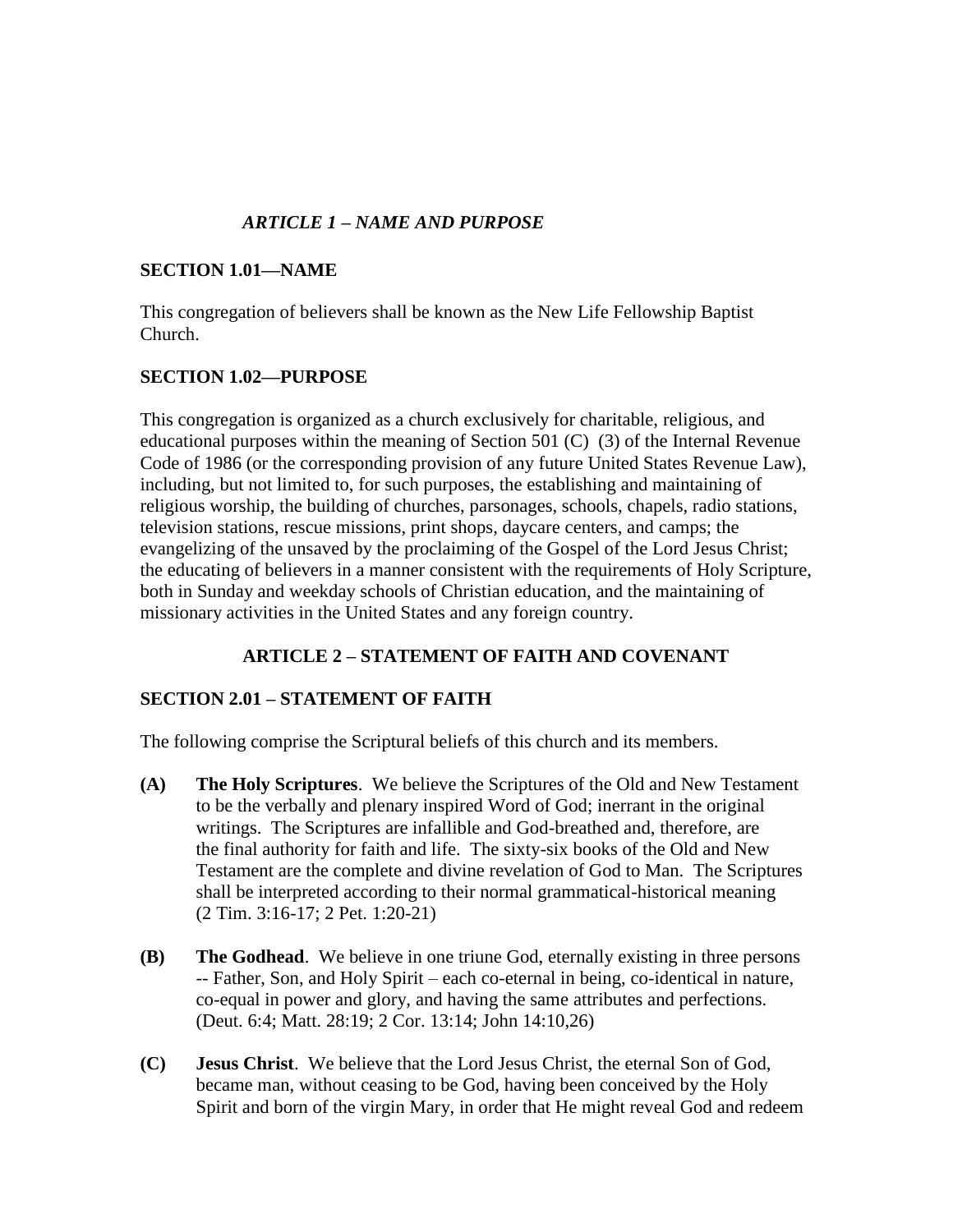sinful men. (Isa.7:14; 9:6; Luke 1:35; John 1:1-2, 14; 2 Cor. 5:19-21; Gal. 4:4-5; Phil. 2:5-8)

We believe that the Lord Jesus Christ accomplished out redemption through His death on the cross as a vicarious, substitutionary sacrifice; and, that our justification is made sure by His literal, physical resurrection from the dead. (Acts 2:18-36; Rom. 3:24-25; 1 Pet. 2:24; Eph. 1:7, 1 Peter 1:3-5)

We believe that the Lord Jesus Christ ascended to Heaven and is now exalted at the right hand of God where, as our High Priest, He fulfills the ministry of Intercessor, and Advocate. (Acts 1:9-10; Heb. 9:24; 7:25; Rom. 8:34; 1 John 2:1-2)

**(D) The person and Work of the Holy Spirit**. We believe that the Holy Spirit is a person who convicts the world of sin, of righteousness, and of judgment; and, that He is the Supernatural Agent in regeneration, baptizing all believers into the body of Christ, indwelling and sealing them unto the day of **The person and Work of the Holy Spirit**. We believe that the Holy Spirit redemption. (John 16:8-11; Rom. 8:9; 1 Cor. 12:12-14; 2 Cor 3:6; Eph. 1:13- 14)

We believe that He is the divine Teacher who assists believers to understand and appropriate the Scriptures and that it is the privilege and duty of all the saved to be filled with the Spirit. (Eph. 1:17-18; 5:18; 1 John 2:20,27)

We believe that God is sovereign in the bestowal of spiritual gifts to every believer. God uniquely uses evangelists, pastors, and teachers to equip believers in the assembly in order that they can do the work of the ministry. (Rom. 12:3-8; 1 Cor. 12:4-11, 28; Eph. 4:7-12)

We believe that the sign gifts of the Holy Spirit, such as speaking in tongues and the gift of healing, were temporary. Speaking in tongues was never the common or necessary sign of the baptism or filling of the Holy Spirit. We believe God, in accord with His Own will, does hear and answer prayer for the sick and afflicted (1 Cor. 1:22; 13:8; 14:21-22)

**(E) Salvation**. We believe that man was created in the image and likeness of God; but that he sinned and brought both physical and spiritual death upon himself. All human beings are born with a sin nature and become sinners in thought, word, and deed. Man is totally depraved and, of himself, utterly unable to remedy his lost condition. (Gen. 1:26-27; Rom. 3:22-23; 5:12; 6:23, Eph. 2:1-3; 4:17-19)

We believe that salvation is the gift of God brought to man by grace and received by personal faith in the Lord Jesus Christ, Whose blood was shed on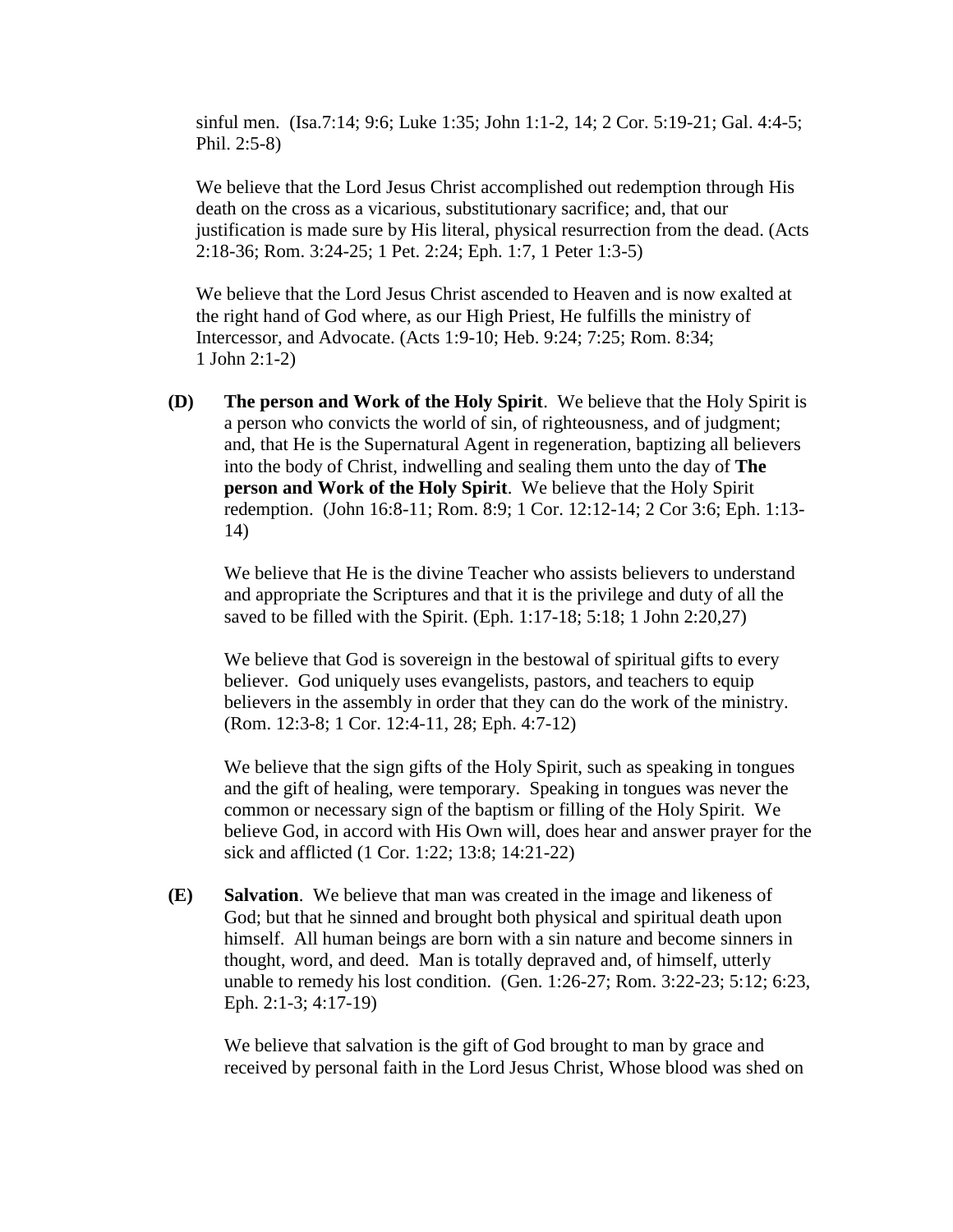Calvary for the forgiveness of our sins. (John 1:12;Eph. 1:7; 2:8-10; 1 Pet. 1:18-19; 1 John 1:9)

We believe that all the redeemed, once saved, are kept by God's power and are thus secure in Christ forever. (John 6:37-40; 10:27-30; Rom. 8:1; 38-39; 1 Cor. 1:4-8; 1 Pet. 1:4-5)

We believe sanctification is presented in three senses in Scriptures: (1) every saved person has been sanctified through the death of Christ; (2) is being sanctified by the Holy Spirit; (3) and will be completely sanctified at his glorification. Every believer has two natures, old and new, and the old cannot be eradicated during this life (Heb. 10:10; John 17:17; Eph. 5:25-27; 1 Thes. 4:13-18; Gal. 5:17; Rom. 7:18-25)

**(F) The Church**. We believe in the Church – a living, spiritual body of which Christ I the Head; and of which all regenerated people in this age are a part. We believe the Church is a body peculiar to the age of grace and entirely distinct from the nation, Israel. We believe a local church is a company of believers in Jesus Christ, immersed upon a credible confession of faith and associated for worship, work and fellowship. We believe the local church is autonomous, the center of God's program for this age, and that every Christian is bound by Scripture to give his unhindered cooperation to the ministry of his local church. (Matt. 16:16-18; 1 Cor. 12:12-17; Acts 2:42-47; 1 Tim. 3:15-16)

We believe there are two ordinances: baptism and the Lord's Supper. Baptism is the immersion of a believer in water and is properly called "believer's baptism." It sets forth in a beautiful and solemn way our identification with Christ in His death, burial, and resurrection and the resultant responsibility to "walk in the newness of life." Baptism is a prerequisite to church membership. The Lord's Supper is the commemoration of the Lord's death until He comes, is a reminder of our continual fellowship with Him and should be preceded by careful selfexamination. (Matt. 28:19-20; Acts 8:36-39; Rom. 6:3-5; 1 Cor. 11:23-32)

- **(G) Separation.** We believe in the biblical doctrine of separationwhich encompasses: (1) separation of the local church from all affiliation and fellowship with those who deny the verities of the Christian faith and from those who are content to walk in fellowship with unbelief and inclusivism; (2) separation of church and state; and (3) separation of the individual believer from all worldly practices, and all immodest and immoderate appearances dishonoring the Savior (2 Tim. 3:1-5; Rom. 12:1-2; 14-13; 1 John 2: 15-17; 2 John 9-11; Matt. 22:21)
- **(H) The Second Advent of Christ.** We believe in the personal return of Christ Who will rapture His church prior to the seven-year tribulation period. At the end of the Tribulation, Christ will personally and visibly return with His saints, to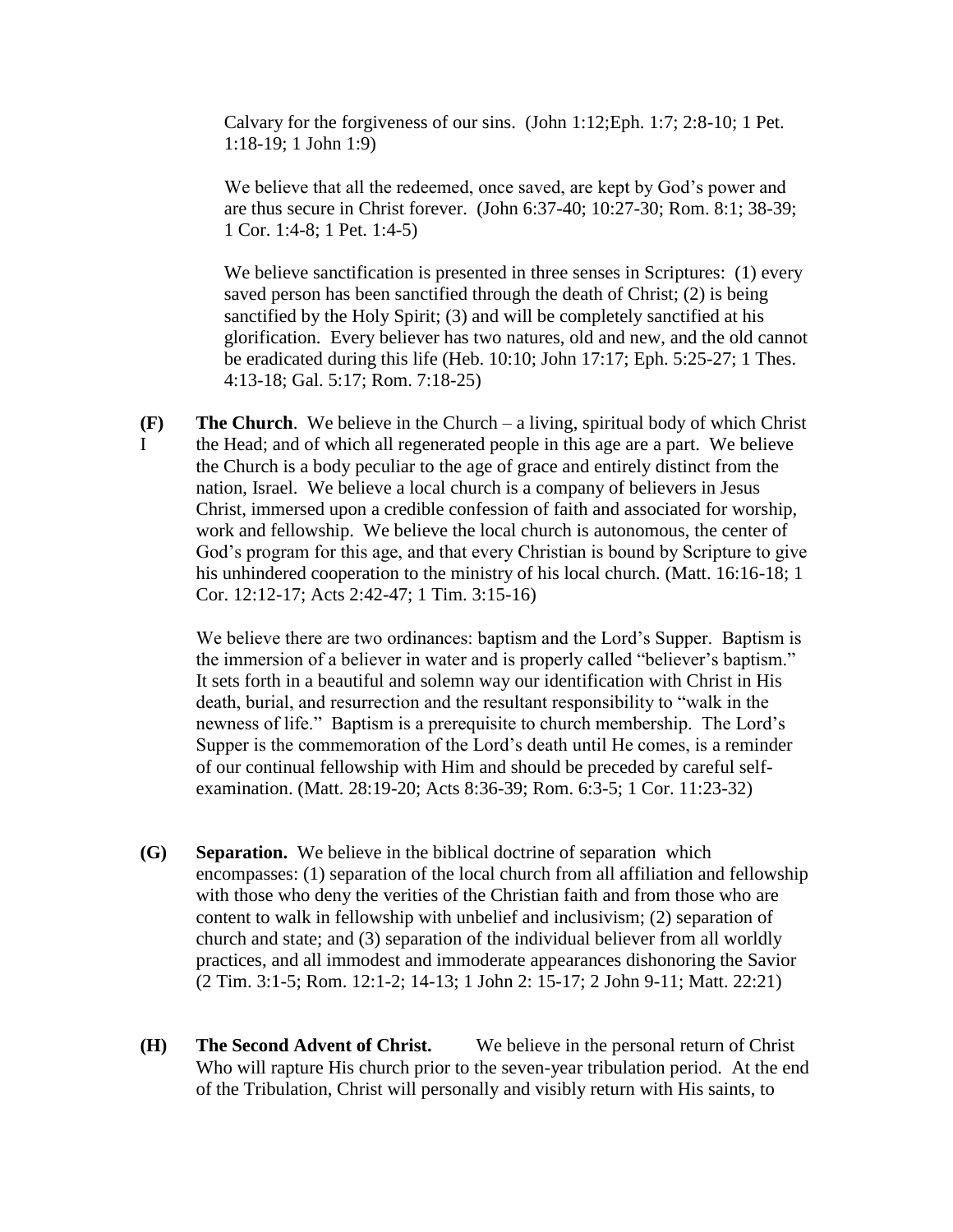establish His earthly Messianic Kingdom which was promised to the nation of Israel. (Ps. 89:3-4; Dan. 2:31-45; Zech. 14:4-11; 1 Thess. 1:10; 1 Thess. 4:13-18; Titus 2:13; Rev. 3:10; 19:11-16; 20:1-6)

**(I) The Eternal State.** We believe in the bodily resurrection of all men, the saved to eternal life, and the unsaved to judgment and everlasting punishment. (Matt. 25:46; John 5:28-29; 11:25-26; Rev. 20:5-6; 12-13)

We believe that the souls of the redeemed are, at death, absent from the body and present with the Lord, where in conscious bliss they await the first resurrection, when spirit, soul, and body are reunited to be glorified forever with the Lord. (Luke 23:43; 2 Cor. 5:8; Phil. 1:23; 3:21; 1 Thess. 4:16-17; Rev. 20:6)

We believe that the soul of unbelievers remain, after death, in conscious punishment and torment until the second resurrection, when with soul and body reunited, they shall appear at the Great White Throne Judgment, and shall be cast into the Lake of Fire, not to be annihilated, but to suffer everlasting conscious punishment and torment. (Matt. 25:41-46; Mark 9:43-48; Luke 16:19-26; 2 Thess. 1:7-9; Jude 6-7; Rev. 20:11-15)

- **(J) The Personality of Satan.** We believe that Satan is a person, the author of sin and the cause of the Fall of Man; that he is the open and declared enemy of God and man; and that he shall be eternally punished in the Lake of Fire. (Job 1:6-7; Isa. 14:12-17; Matt. 4:2-11; 25-41; Rev. 20:10)
- **(K) Creation.** We believe that God created the universe in six literal, 24-hour periods. We reject evolution, the Gap Theory, The Day-Age Theory, and Theistic Evolution as unscriptural theories of origin. (Gen. 1:2; Ex. 20:11)
- **(L) Civil Government.** We believe that God has ordained and created all authority consisting of three basic institutions: 1) the home, 2) the church, and 3) the state. Every person in subject to these authorities, but all (including the authorities themselves) are answerable to God and governed by His Word. God has given each institution specific Biblical responsibilities and balanced those responsibilities with the understanding that no institution has the right to infringe upon the other. The home, the church, and the state are equal and sovereign in in their respective Biblically assigned spheres of responsibility under God. (Rom. 13:1-7; Eph. 5:22-24; Heb. 13:17; 1 Pet. 2:13-14)
- **(M) Human Sexuality.** We believe that God has commanded that no intimate sexual activity be engaged in outside of a marriage between a man and a woman. We believe that any form of homosexuality, lesbianism, bisexuality, bestiality, incest, fornication, adultery, and pornography are sinful perversions of God's gift of sex. We believe that God disapproves of and forbids any attempt to alter one's gender by surgery or appearance. (Gen. 2:24; 19:5-13; 26:8-9; Lev. 18:1-30; Rom. 1:26-29; 1 Cor. 5:1; 6-9; 1 Thess. 4:1-8; Heb. 13:4)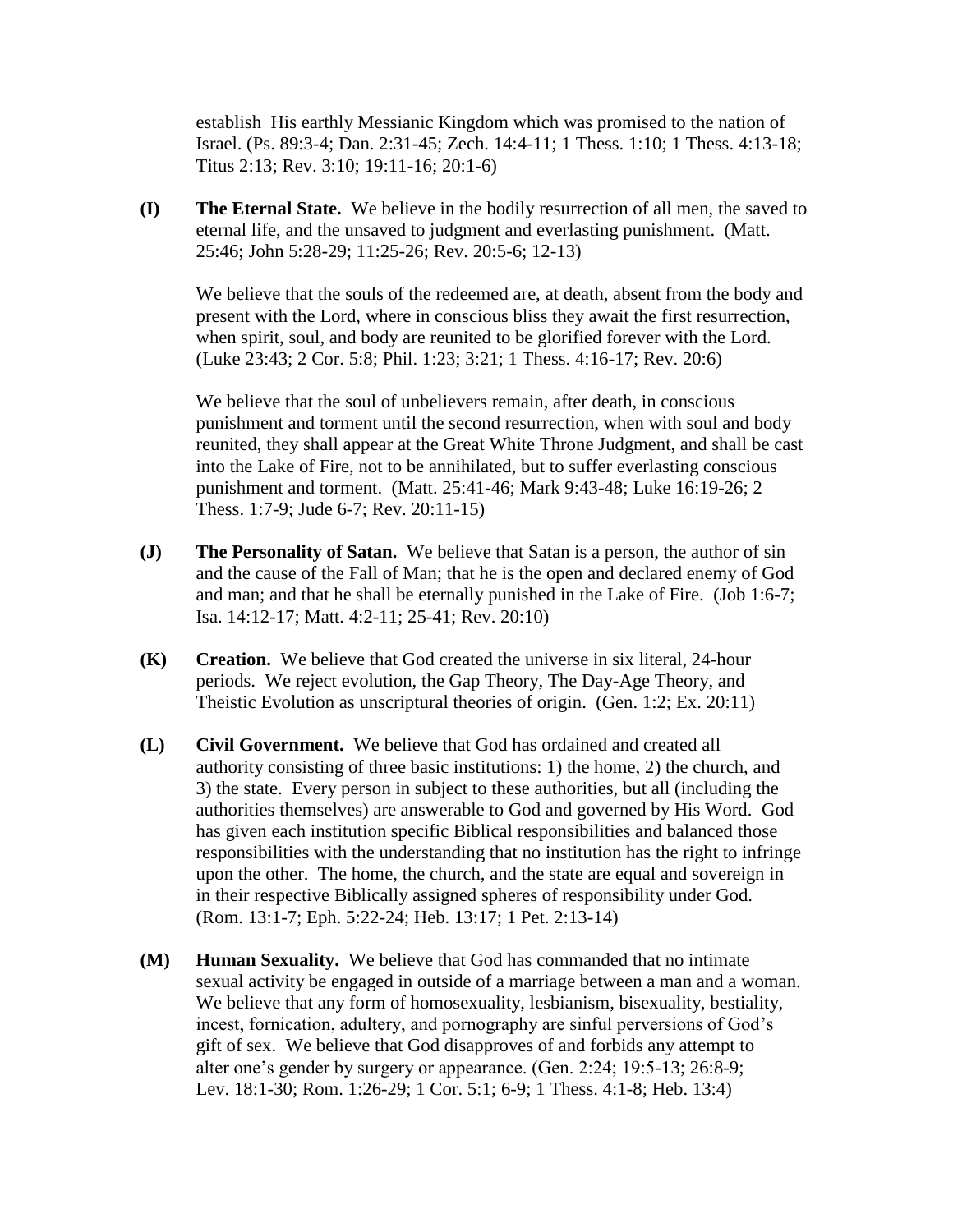We believe that the only legitimate marriage is the joining of one man and one Woman. (Gen. 2:24; Rom. 7:2; 1 Cor. 7:10; Eph.. 5:22-23)

**(N) Family Relationships**. We believe that men and women are spiritually equal in position before God but that God has ordained distinct and separate spiritual functions for men and women in the home and the church. The husband is to be the leader of the home, and men are to be the leaders (pastors and deacons) of the church. Accordingly, only men are eligible for licensure and ordination by the church. (Gal. 3:28; Col. 3:18; 1 Tim. 2:8-15; 3:4-5; 12)

We believe that God has ordained the family as the foundational institution of Human society. The husband is to love his wife as Christ loves the church. The wife is to submit herself to the Scriptural leadership of her husband as the church submits to the headship of Christ. Children are a heritage from the Lord. Parents are responsible for teaching their children spiritual and moral values and leading them, through consistent lifestyle example and appropriate discipline, including Scriptural corporal correction. (Gen. 1:26-28; Ex. 20:12; Deut. 6:4-9; Ps. 127:3-5; Prov. 19:18; 22:15; 23:13-14; Mk. 10:6-12; 1 Cor. 7:1-16; Eph. 5:21- 33; 6:1-4; Col. 3:18-21; Heb. 13:4; 1 Pet. 3:1-7)

- **(O) Divorce and Remarriage.** We believe that God disapproves of and forbids divorce and intends marriage to last until one of the spouses dies. Divorce and remarriage is regarded as adultery except on the grounds of fornication. Although divorced and remarried persons or divorced persons may hold positions of service in the church and be greatly used of God for Christian service, they may not be considered for the offices of pastor or deacon. (Mal. 2:14-17; Matt. 19:3-12; Rom. 7:1-3; 1 Tim. 3:2-12, Titus 1:6)
- **(P) Abortion.** We believe that human life begins at conception and that the unborn child is a living human being. Abortion constitutes the unjustified, unexcused taking of unborn human life. Abortion is murder. We reject any teaching that abortions of pregnancies due to rape, incest, birth defects, gender selection, birth or population control, or the physical or mental well being of the mother are acceptable. (Job 3:16; Ps. 51:5; 139:14-16, Isa. 44:24; 49:1,5 ; Jer. 1:5; 20:15-18; Luke 1:44)
- **(Q) Love.** We believe that we should demonstrate love for others, not only toward fellow believers, but also toward both those who are not believers and those who oppose us. We are to deal with those who oppose us graciously, gently, patiently, and humbly. God forbids the stirring up of strife, the taking of revenge, or the threat or the use of violence as a means of resolving personal conflict or obtaining personal justice. Although God commands us to abhor sinful actions, we are to love and pray for any person who engages in such sinful actions. (Lev. 19:18; Matt. 5:44-48; Luke 6:31; John 13:34-35; Rom. 12:9-10; 17-21; 13:8-10; Phil. 2:2-4; 2 Tim. 2:24-26; Titus 3:2; 1 John 3:17-18)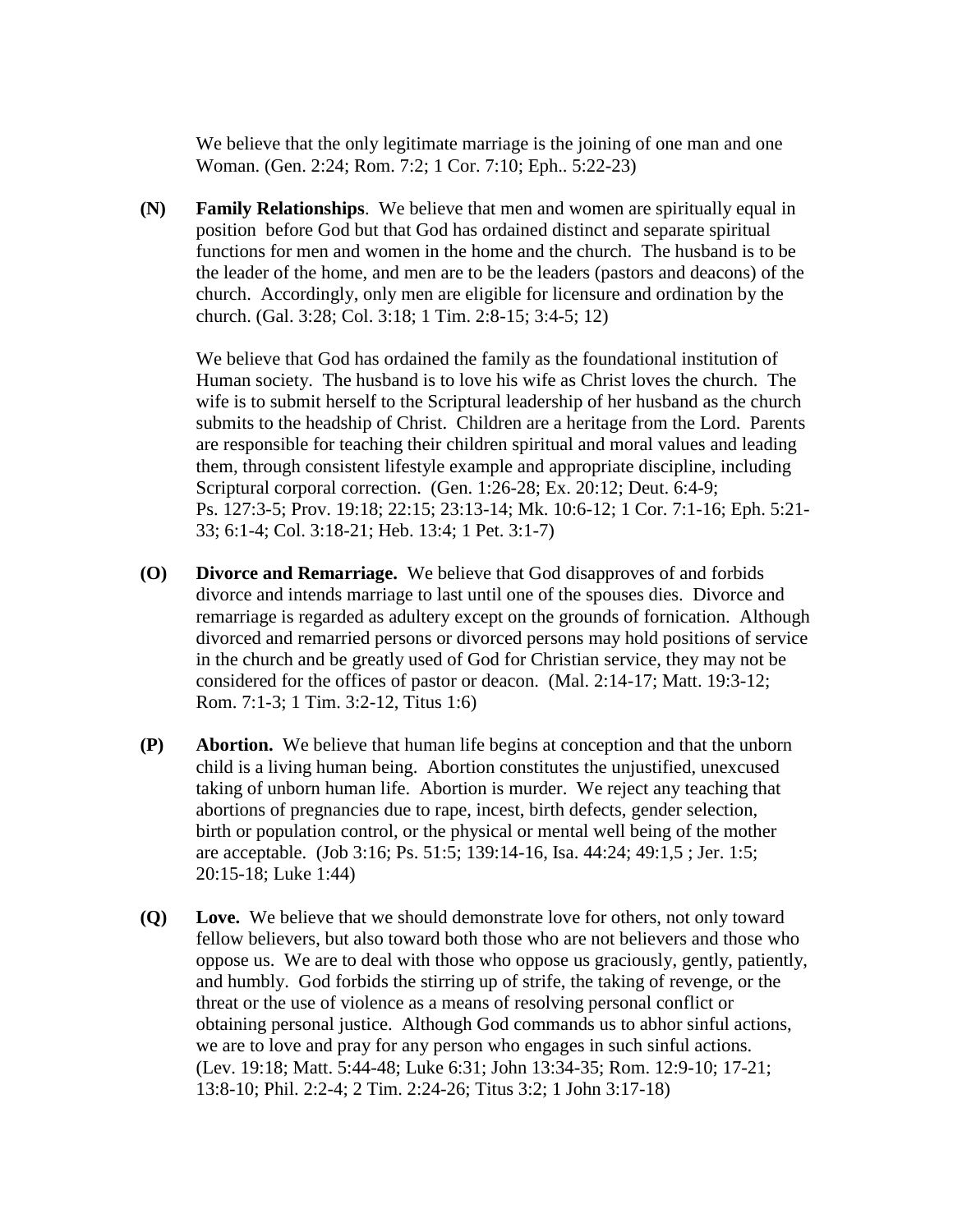- **(R) Lawsuits Between Believers.** We believe that Christians are prohibited from bringing civil lawsuits against other Christians or the church to resolve personal disputes. We believe the church possesses all the resources necessary to resolve personal disputes between members. We do believe, however, that a Christian may seek compensation for injuries from another Christian's insurance company as long as the claim is pursued without malice or slander. (1 Cor. 6:1-8; Eph. 4:31-32)
- **(S) Missions.** We believe that God has given the church a great commission to proclaim the Gospel to all nations so that there might be a great multitude from every nation, tribe, ethnic group, and language group who believe on the Lord Jesus Christ. Evangelism and church planting, at home and abroad should be primary in the local church. (Matt. 28:19-20; Mark 16:15; Luke 24:46-48; John 20:21; Acts 1:8; 2 Cor. 5:20)
- **(T) Giving.** We believe that every Christian, as a steward of that portion of God's wealth entrusted to him, is obligated to support his local church financially. We believe that God has established the tithe as a basis for giving, but that every Christian should also give other offerings sacrificially and cheerfully to the support of the church, the relief of those in need, and the spread of the Gospel. We believe that a Christian relinquishes all rights to direct the use of the tithe Or offering once the gift has been made. (Gen. 14:20; Prov. 3:9-10; Acts 4:34-37; 1 Cor. 16:2; 2 Cor. 9:6-7; Gal. 6:6; Eph. 4:28; 1 Tim. 5:17-18; 1 John 3:17)

# **SECTION 2.02 – AUTHORITY OF STATEMENT OF FAITH**

The Statement of Faith does not exhaust the extent of our faith. The Bible itself is the sold and final source of all that we believe. We do believe, however, that the foregoing Statement of Faith accurately represents the teaching of the Bible and, therefore, is binding upon all members.

## **SECTION 2.03 – COVENANT**

Having been led, as we believe, by the Spirit of God, to receive the Lord Jesus Christ as our Savior, and on profession of our faith, having been baptized in the name of our Father, and of the Son, and of the Holy Ghost, we do now, in the presence of God, angels and this assembly, most solemnly and joyfully enter into covenant with one another, as one body in Christ.

We engage, therefore, by the aid of the Holy Spirit, to walk together in Christian love; to strive for the advancement of this church in knowledge and holiness; to promote its prosperity and spirituality; to sustain its worship, ordinances, discipline and doctrines; to give it a sacred preeminence over all institutions of human origin; and to contribute cheerfully and regularly to the support of the ministry, the expenses of the church, the relief of the poor, and the spread of the Gospel through all nations.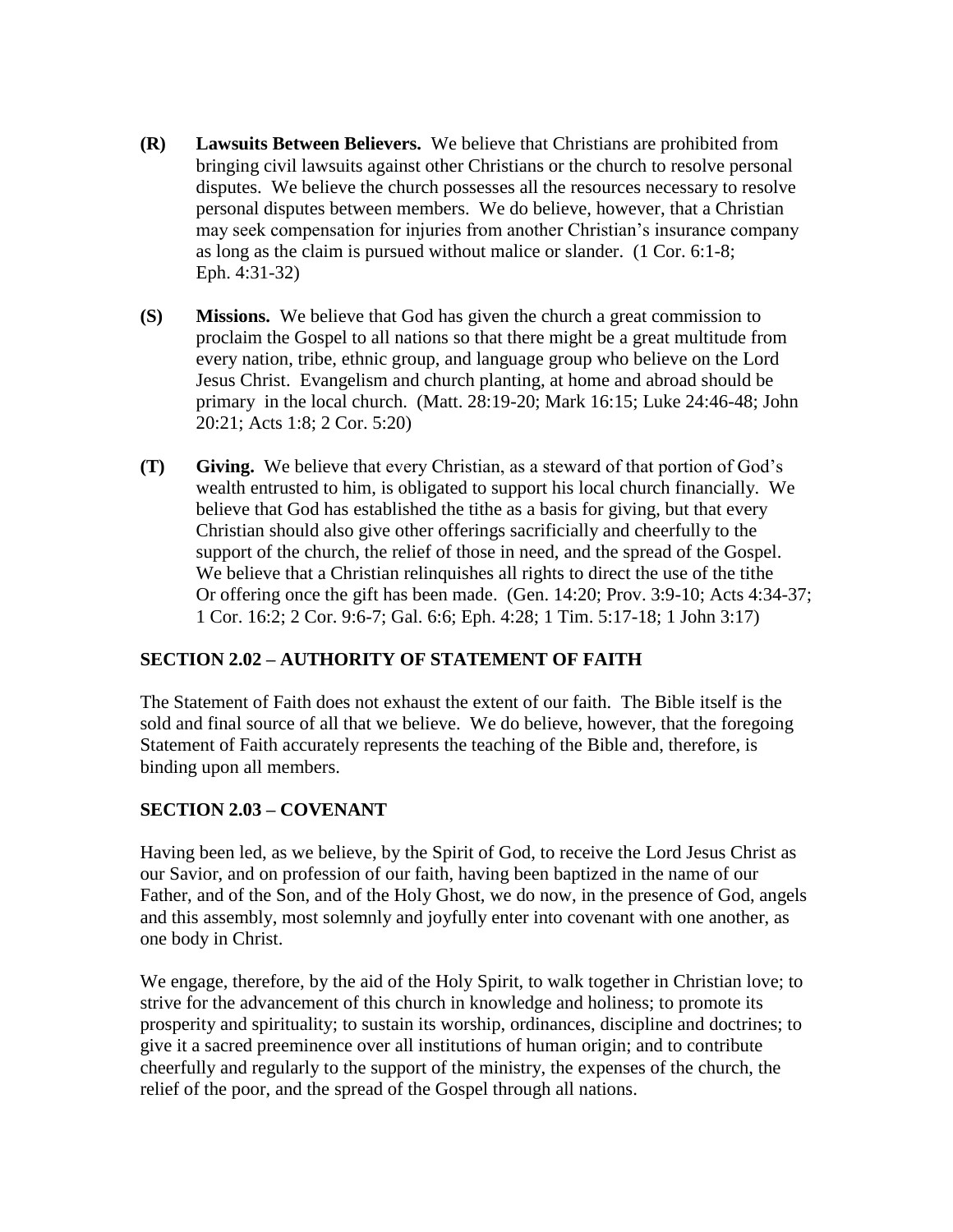We also engage to maintain family and private devotions; to religiously educate our children; to seek the salvation of our kindred, acquaintances, and all others; to walk circumspectly in the world; to be just in our dealings, faithful to our engagements, and exemplary in our deportment; to avoid all tattling, backbiting, and excessive anger; to abstain from worldly amusements such as gambling, rock music, and worldly or sensual dancing; to be free from partnerships with unbelievers; to abstain from the sale or use of tobacco in any form, narcotic drugs, or intoxicating drink as a beverage; and to be zealous in our efforts to advance the Kingdom of our Savior.

We further engage to watch over one another in brotherly love; to remember each other in prayer; to aid each other in sickness and distress; to cultivate Christian sympathy in feeling and courtesy of speech; to be slow to take offense, but always ready for reconciliation, and mindful of the rules of our Savior, and to secure reconciliation without delay.

We moreover engage, that when we remove from this place, we will as soon as possible unite with some other church where we can carry out the spirit of this covenant and the principles of God's Word.

# **ARTICLE 3 – MEMBERSHIP**

# **SECTION 3.01 – QUALIFICATIONS FOR MEMBERSHIP**

Upon a majority vote of the members present at any church service or meeting, membership shall be extended to all who have had and whose lives evidence a genuine experience of regeneration through faith in and acceptance of the Lord Jesus Christ as personal Savior, who renounce sin; who endeavor to live a consecrated life wholly unto the Lord; who fully subscribe to the Statement of Faith contained herein; who enter into the church covenant contained herein; who agree to submit to the authority of the church and its leaders as set forth herein; and upon compliance with any one of the following conditions:

- (A) By baptism (immersion) as a true believer in Christ Jesus as personal Savior;
- (B) By letter of transfer from another Bible-believing church of like faith and practice, or other written statement of good standing from the prior church if the applicant has been baptized by immersion subsequent to a profession of faith;
- (C) By testimony of faith, having been baptized by immersion; or
- (D) By restoration, if having been removed from membership, upon majority vote of the congregation after confession is made publicly before the church membership of the sin or sins involved, and satisfactorily evidencing repentance to the pastor (or the board of deacons if the office of pastor is vacant)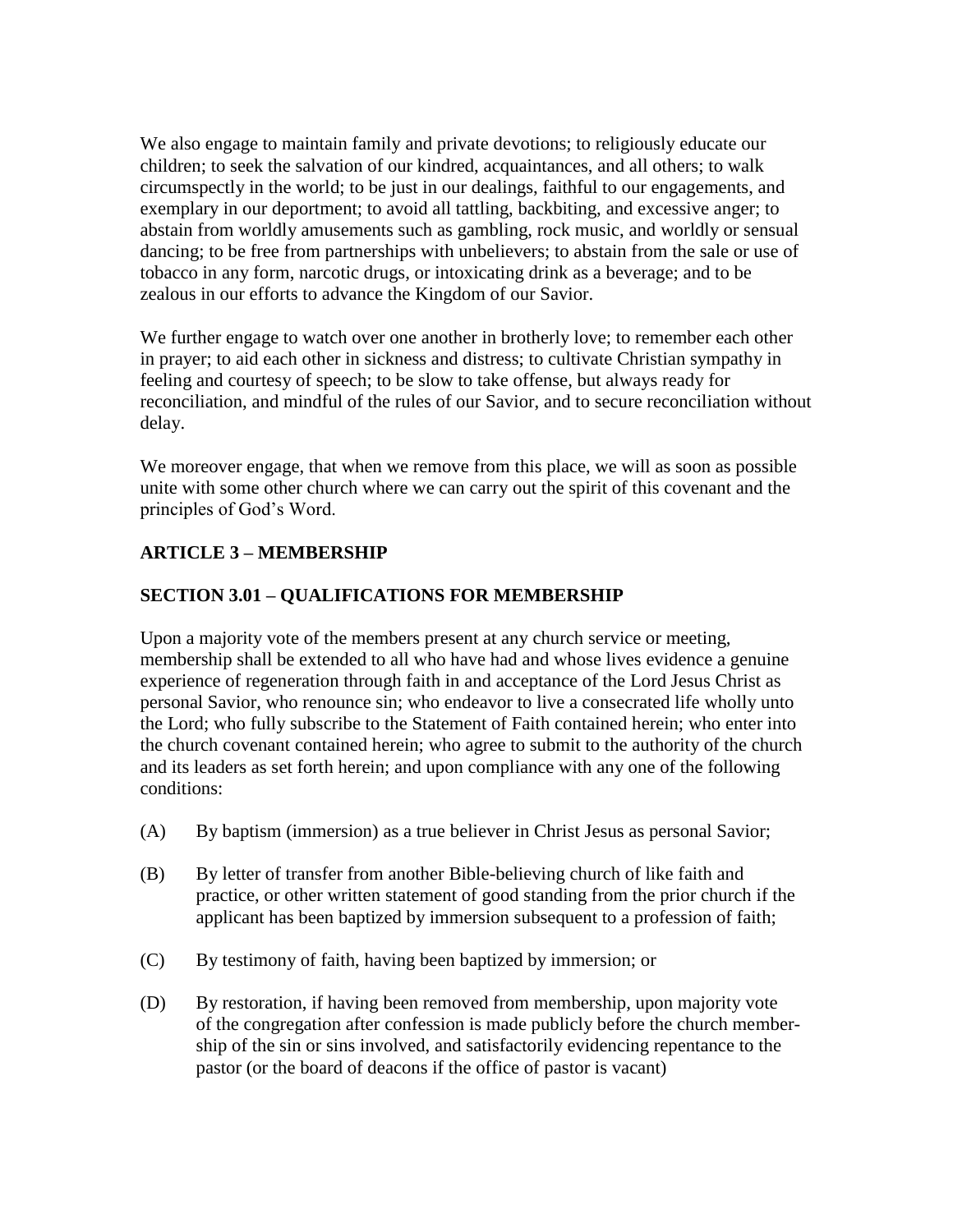## **SECTION 3.02 – DUTIES OF A MEMBER**

On becoming a member of this church, in addition to the covenant contained in Article 2, Section 2.03, each one further covenants to love, honor, and esteem the pastor, to pray for him; to recognize his authority in spiritual affairs of the church; to cherish a brotherly love for all members of the church; to support the church in prayer, tithes, offerings and with other financial support as the Lord enables; and in accordance with Biblical commands, to support through a lifestyle walk affirming the beliefs and practices of the church.

## **SECTION 3.03 – PRIVILEGES OF MEMBERSHIP**

- **(A)** Only members at least eighteen years of age who are physically present at a duly called meeting of the church shall be entitled to vote. There shall be no proxy or absentee voting. The eligible membership of the church has certain limited areas to exercise a vote. Members may not vote to initiate any church action, rather the vote of a member is to confirm and ratify the direction of the church as determined by the pastor and the board of deacons.
- **(B)** This congregation functions not as a pure democracy, but as a body under the leadership of the Lord Jesus Christ and the direction of the pastor as the undershepherd with the counsel of the board of deacons. Determinations of the internal affairs of this church are ecclesiastical matters and shall be determined exclusively by the church's own rules and procedures. The pastor shall oversee and/or conduct all aspects of this church. The board of deacons shall give counsel and assistance to the pastor as requested by him.
- **(C)** Membership in this church does not afford he members with any property, contractual, or civil rights based on principles of democratic government. Although the general public is invited to all of the church's worship services, the Church property remains private property. The pastor (or in his absence, an individual designated by the board of deacons) has the authority to suspend or revoke the right of any person, including a member, to enter or remain on church property. If after being notified of such a suspension or revocation, the person enters or remains on church property, the person may, at the discretion of the pastor (or in his absence, an individual designated by the board of deacons), be treated as a trespasser.
- **(D)** A member, upon five-business days prior written request made upon the church, may inspect or copy the prepared financial statements of the church, the minutes of church meetings, and the minutes of the proceedings of board meetings.
	- 1. A member may not, under any circumstances, inspect or copy any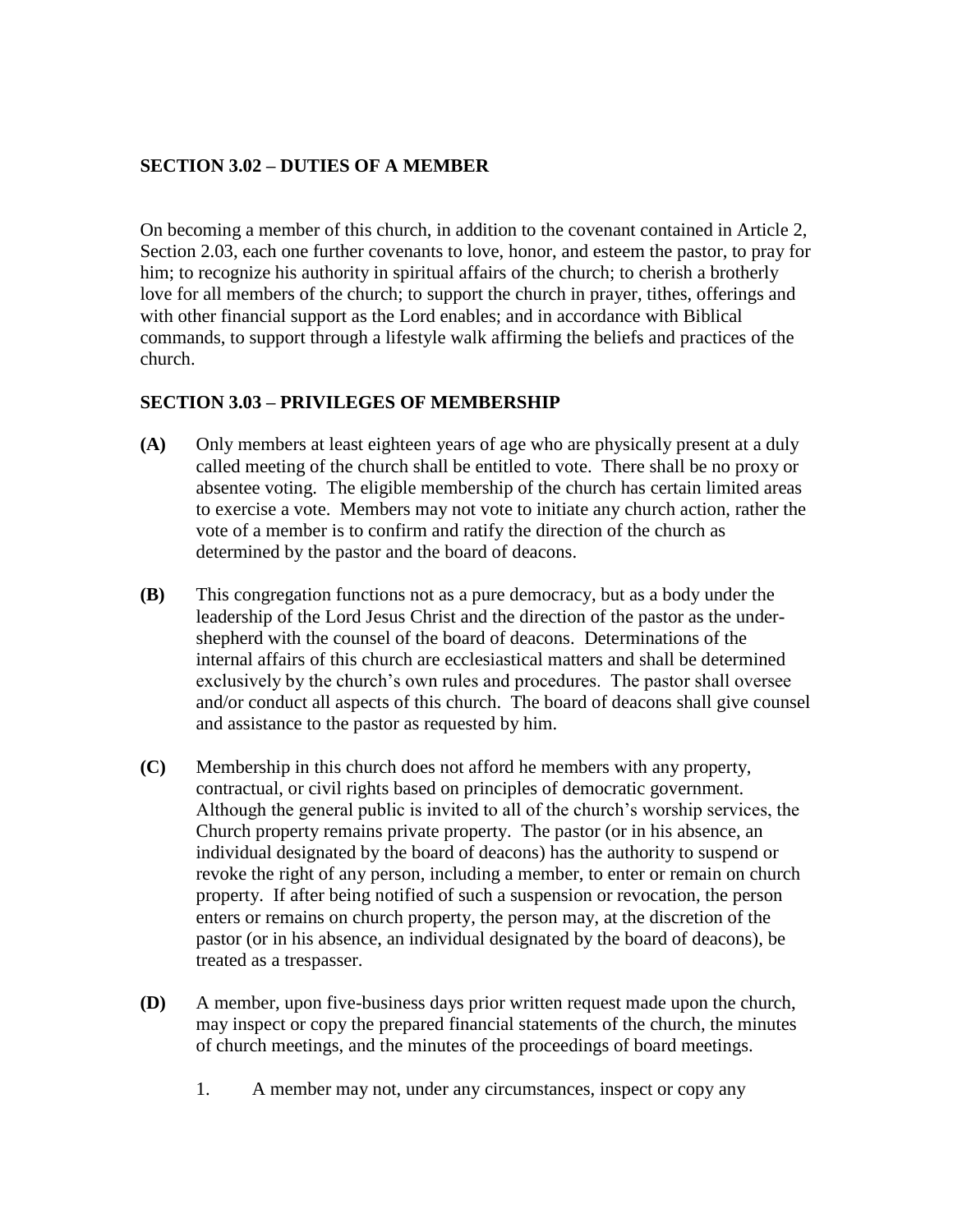record relating to individual contributions to the church, or the accounting books and financial records of the church.

2. The church may impose a reasonable charge, covering the costs of labor and material, for copies of any documents provided to the member before releasing the copies to the member.

#### **SECTION 3.04 – DISCIPLINE OF A MEMBER**

- **(A)** There shall be a discipline committee consisting of the pastor and the board of deacons. These men shall have sole authority in determining heretical deviations from the Statement of Faith and violations of the church covenant. If the pastor or a deacon is the subject of a disciplinary matter, he shall not sit as a member of the discipline committee. The pastor and deacons shall be entitled to the same steps as other church members and be subject to the same discipline.
- **(B)** Members are expected to demonstrate special loyalty and concern for one another. When a member becomes aware of an offense of such magnitude that it hinders spiritual growth and testimony, he is to go alone to the offending party and seek to restore his brother. Before he goes, he should first examine himself. When he goes, he should go with a spirit of humility and have the goal of restoration.
- **(C)** If reconciliation is not reached, a second member, either a deacon or the pastor, is to accompany the one seeking to resolve the matter. This second step should also be preceded by self-examination and exercised in a spirit of humility with the goal of restoration.
- **(D)** If the matter is still unresolved after the steps outlined in subsections (B) and (C) have been taken, the discipline committee, as the church representatives Biblically responsible for putting down murmuring, shall hear the matter.
- **(E)** If the matter is still unresolved after the steps outlined in subsections (B), (C), and (D) have been taken, such members who refuse to repent and be restored are to be removed from the membership of the church upon a majority vote of the membership present at a meeting called for the purpose of considering disciplinary action.
- **(F)** No matter may be heard by the discipline committee or the church unless the steps outlined in subsections (B) and (C) have been taken, except in the case of a public offense.
- **(G)** If an unrepentant offending party is removed from the church membership, all contact with him from that point forward (except by family members) must be for the sake of restoration.
- **(H)** The procedures provided in this section are based on Matt. 18:15-20; Rom. 16:17- 18; 1 Cor. 5:1-13; 2 Cor. 2:1-11; Gal. 6:1; 1 Thess. 5:14; 2 Thess. 3:6; 10-15;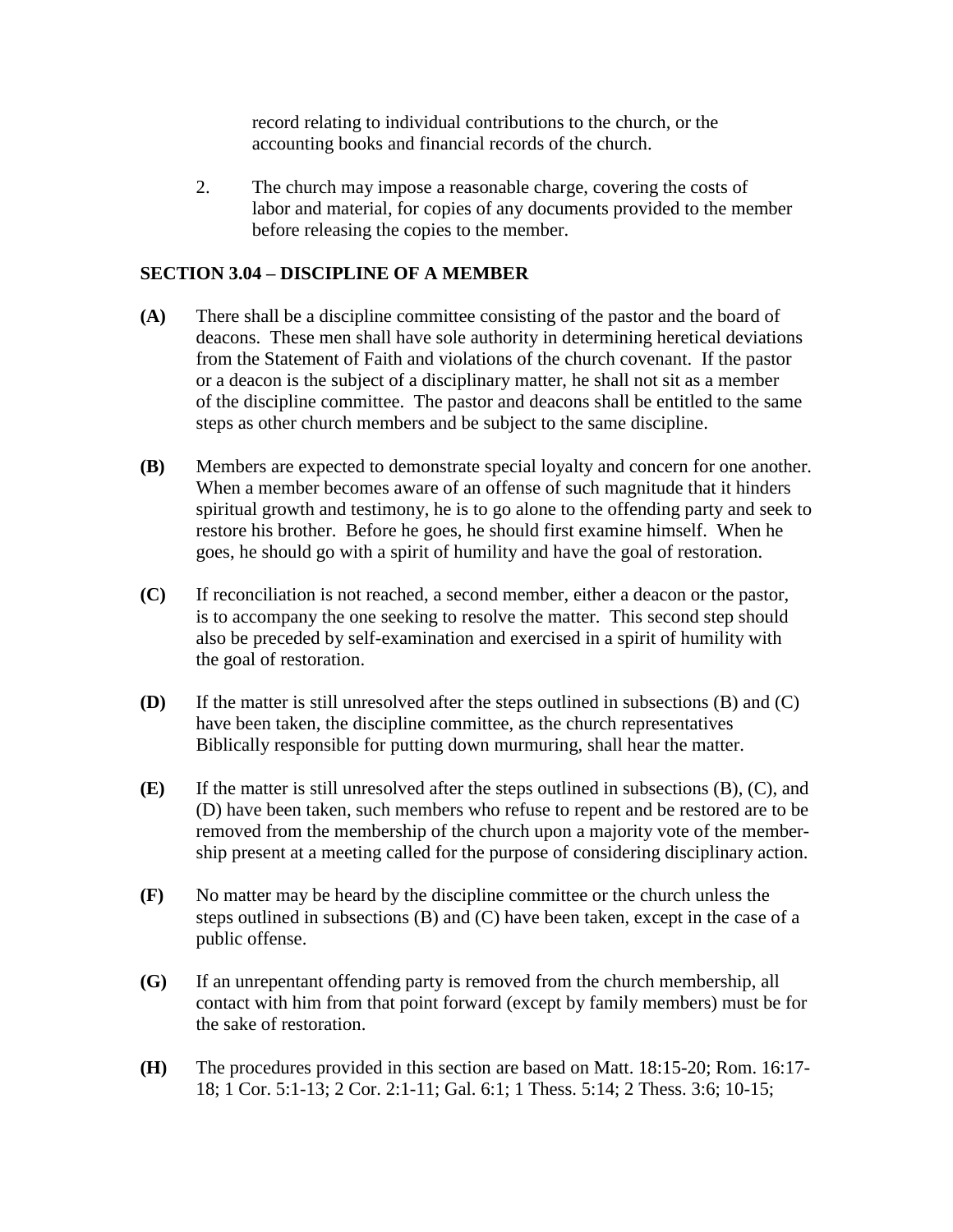1 Tim. 5:19-20; and Titus 3:10-11.

## **SECTION 3.05 – TRANSFER OF MEMBERSHIP**

Members not under the disciplinary process of Section 3.04 may request that letters of transfer be sent to another church.

## **SECTION 3.06 – TERMINATION OF MEMBERSHIP**

- **(A)** The membership of any individual member shall be terminated if the member in question has not attended a regular worship service of the church in the preceeding three months. Upon good cause being shown to the pastor, this provision for termination may be waived in the case of any individual member at the discretion of the pastor.
- **(B)** No member of this church may hold membership in another church. If any member unites in membership with another church, that person is automatically terminated without notice from membership of this church.
- **(C)** A member may resign at any time, but no letter of transfer or written statement of good standing will be issued upon such resignation, except at the discretion of the pastor.

# **ARTICLE 4 – OFFICERS**

## **SECTION 4.01 – CHURCH OFFICERS**

The church officers are pastor (see Article 5, Section 5.01), deacon (see Article 5, Section 5.02), minister of records (see Article 5, Section 5.03), minister of finance (see Article 5, Section 5.04). The office of Minister of Records and Minister of Finance cannot be held by the same person. The pastor, from time to time as he deems appropriate, may appoint other church officers, subject to a confirmation vote of the church membership.

## **SECTION 4.02 – DESIGNATION OF CORPORATE OFFICERS**

As an accommodation to legal relationships, outside the church, the pastor shall serve as president of the corporation; the minister of records shall serve as president of the corporation; the minister of finances shall serve as treasurer of the corporation; and the chairman of the board of deacons shall serve as vice president of the corporation.

## **SECTION 4.03 – ELIGIBILIBY FOR OFFICE**

**(A)** The church shall not install or retain an officer who fails to adhere to or expresses disagreement with the State of Faith. All church officers, upon request of the pastor, shall affirm their agreement with the Statement of Faith (as set forth in Article 2).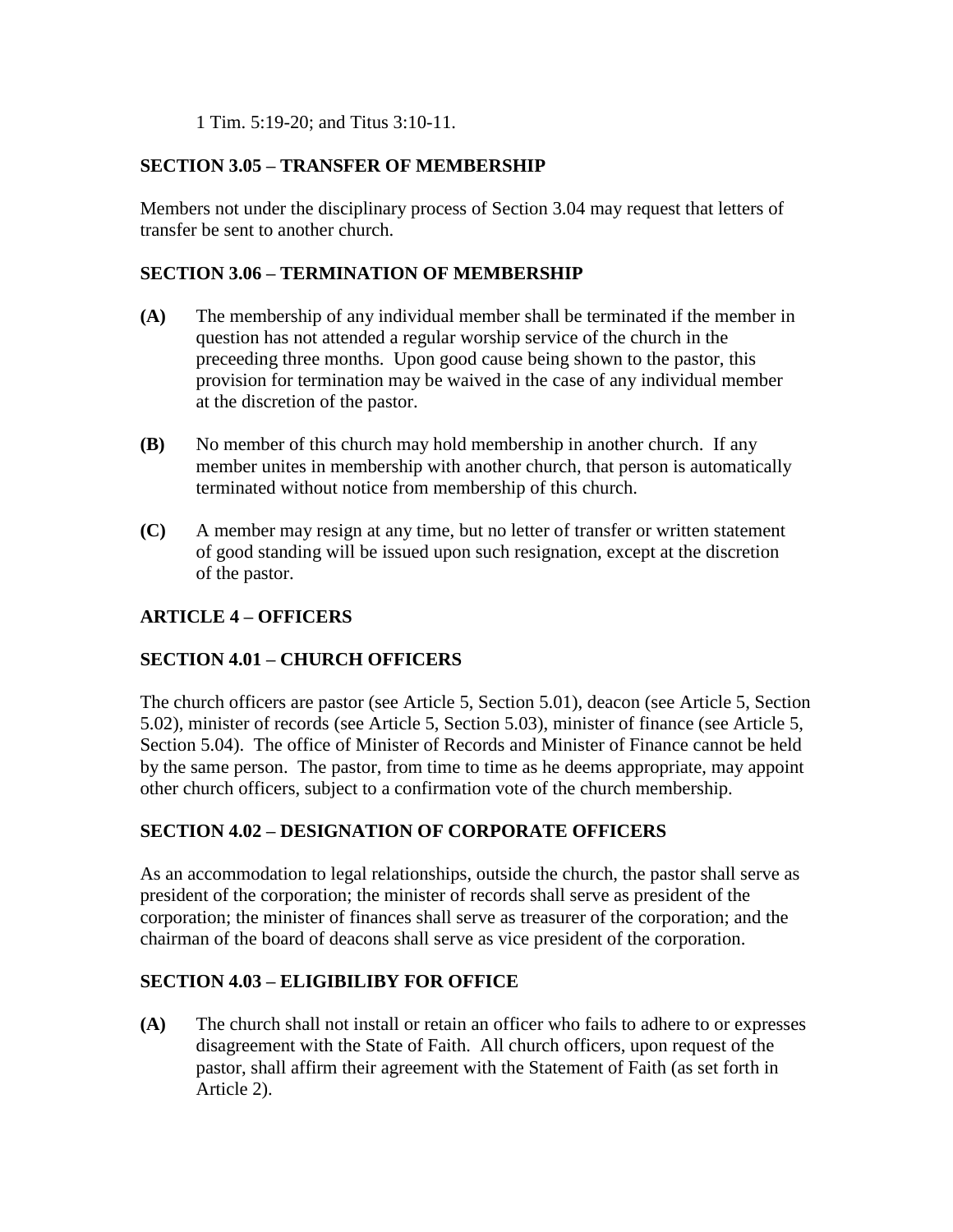- **(B)** All church officers must be approved initially and thereafter annually by the pastor in order for them to commence or continue in their efforts.
- **(C)** Only church members are eligible for election or appointment to any church office or position.

#### **SECTION 4.04 – TERMS OF OFFICE**

- **(A)** The relationship between the pastor and the church shall be permanent unless dissolved at the option of either party by the giving of a month's notice, or less by mutual consent. The calling of a pastor or severance of the relationship between the pastor and the church may be considered at any regular church administration meeting, provided notice to that effect shall have been given from the pulpit to the church two Sundays prior to said regular church administration meeting. A three-fourths majority of the eligible members present and voting shall be required to call a pastor or to sever the relationship between the pastor and the church. Disciplinary removal of the pastor from office automatically terminates his membership. A restoration to membership after disciplinary removal will be subject to the requirements of Section 3.01(D).
- **(B)** The term of service for deacons shall be three years. The term of service for all other offices and positions in the church, except the pastor, shall be one year, at the expiration of which they may be re-elected or re-appointed.
- **(C)** A vacancy occurring in any office or board, except in the case of the pastor, may be filled at any regular church administration meeting.
- **(D)** All elected and appointed officers shall serve in their respective offices until their successors are duly elected or appointed.
- **(E)** Members of the board of deacons may be removed from office for unbiblical conduct, as determined by the other board members, upon a majority vote of the remaining members of the board of deacons.

#### **ARTICLE 5 – DUTIES AND POWERS OF OFFICERS**

#### **SECTION 5.01 – THE PASTOR**

- **(A)** The pastor shall preach the Gospel regularly and shall be at liberty to preach the whole counsel of the Word of God as the Lord leads him. He shall administer the ordinances of the church, act as moderator at all church meetings for the transaction of church matters, supervise the teaching ministries of the church, and tenderly watch over the spiritual interests of the membership.
- **(B)** The pastor shall appoint the members of the various committees annually. He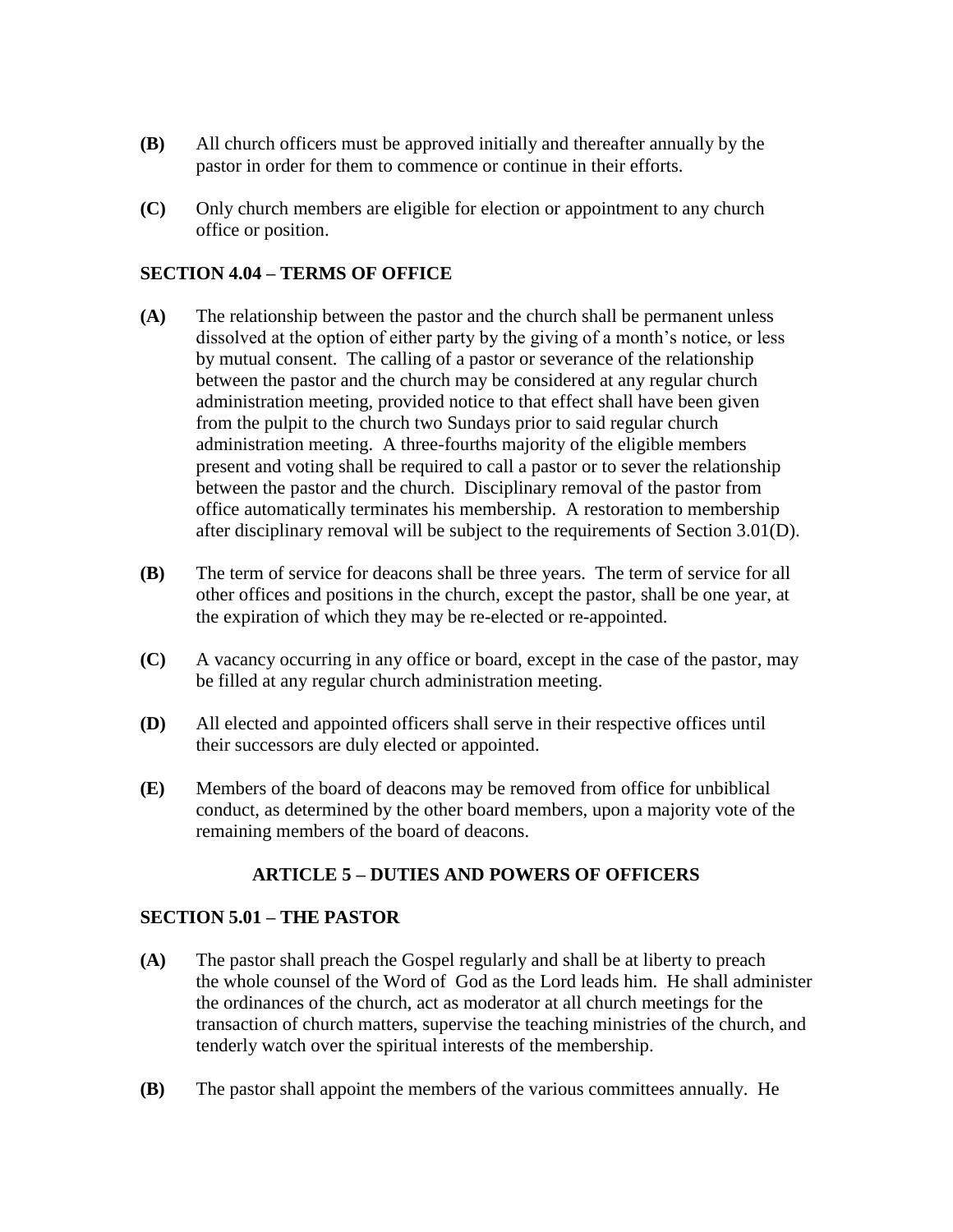shall serve as the president of the corporation. He shall inform all newly elected officers of the particular function and the responsibilities of their respective offices. He shall extend the right hand of fellowship to all new members on behalf of the church and perform such other duties as generally appertain to such a position. The pastor shall be free to choose the means and method by which he exercises the ministry that God has given him.

**(C)** All appointments for public worship and Bible study and the arrangements thereof, including time and place and the use of the property belonging to the church for purposes other than the stated appointments, shall be under the control of the pastor.

#### **SECTION 5.02 – THE BOARD OF DEACONS**

- **(A)** The board of deacons shall assist the pastor, in such manner as he shall request, in promoting the spiritual welfare of the church, in conducting the religious services, and in performing all other work of the church. They shall make provision for the observance of the ordinances of the church. They shall, if requested by the pastor, consider applications for church membership. They shall, in cooperation with the pastor, disburse the benevolence fund. They shall assist the pastor in visitation and all other evangelistic efforts of the church. The board of deacons shall assist the pastor in caring for the administrative needs of the church's various ministries as requested by the pastor. They shall provide the pulpit supply and choose a moderator for church meetings if the pastor is unavailable or the office of pastor is vacant. Upon the death, resignation, or dismissal of the pastor, the board of deacons may appoint a pulpit committee.
- **(B)** Immediately following the annual church administration meeting, the board of deacons shall assemble and elect, from their own number, a chairman who shall be vice president of the corporation, a vice chairman, and a secretary.
- **(C)** The board of deacons shall constitute the board of trustees of the corporation. The board of trustees shall exercise only the following specific powers, upon authorization by a majority vote of the members present at a duly called church administration meeting.
	- 1. To purchase, hold, lease, or otherwise acquire real and personal property on behalf of the church, and to take real and personal property by will, gift, or bequest on behalf of the church.
	- 2. To sell, convey, alienate, transfer, lease, assign, exchange, or otherwise encumber the real and personal property of the church, to borrow money and incur indebtedness for the purpose and the use of the church; to cause to be executed, issued, and delivered for the indebtedness, in the name of the church, promissory notes, bonds, debentures, or other evidence of indebtedness; and to secure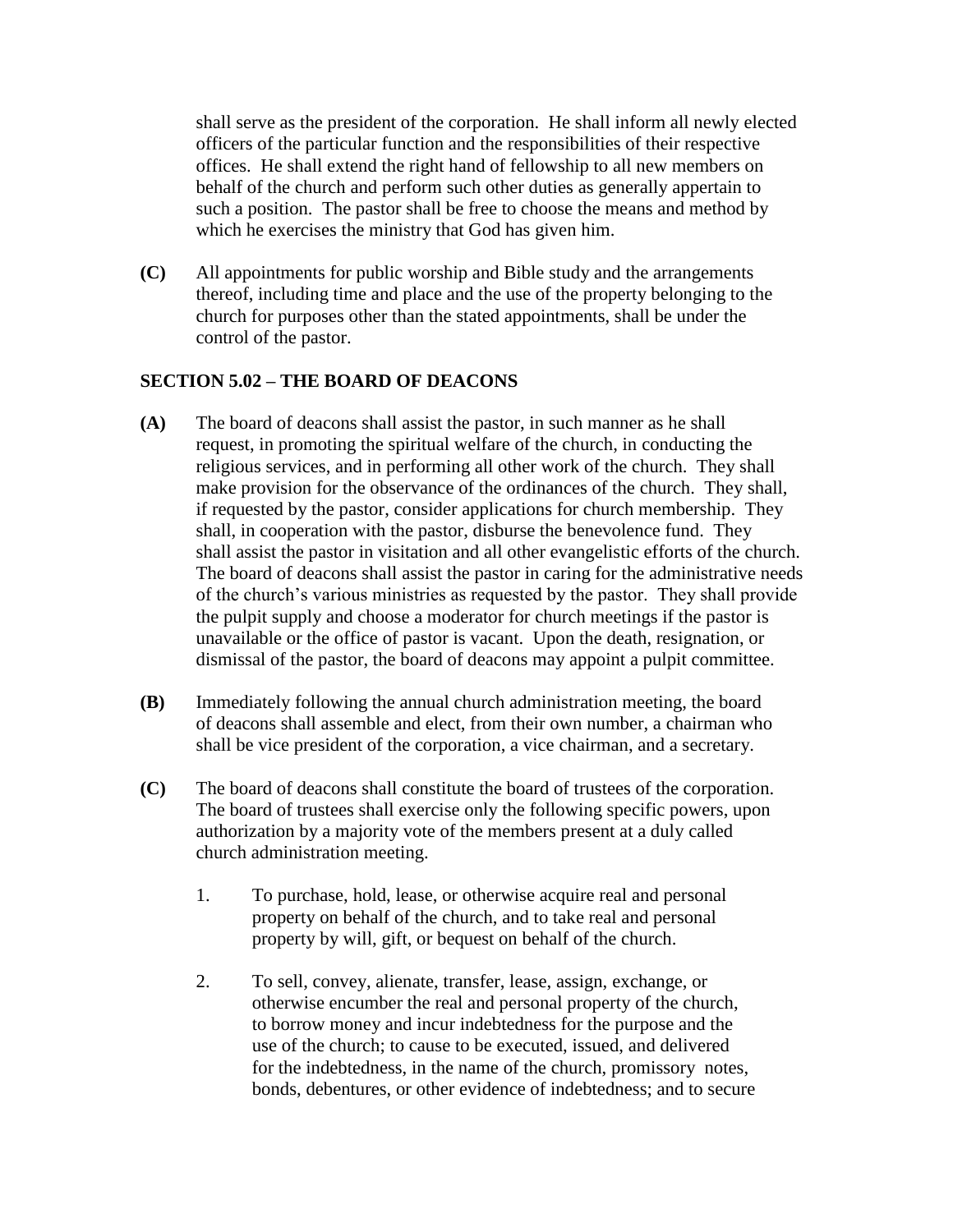repayment by deeds of trust, mortgages, or pledges; and

- 3. To exercise all powers necessary for the dissolution of the church corporation.
- **(D)** The deacons may expend up to \$500.00 of un-designated funds. Expenditure exceeding \$500.00 must be approved by a vote of the members.

#### **SECTION 5.03 – THE MINISTER OF RECORDS**

The minister of records shall:

- **(A)** Certify and keep at the office of the church, the original bylaws or a copy, including all amendments or alterations to the bylaws.
- **(B)** Keep at the place where the bylaws or a copy are kept a record of the proceedings of meetings of the board of deacons, with the time and place of holding, the notice of meeting given, the names of those present at the meetings;
- **(C)** Sign, certify, or attest documents as may be required by law;
- **(D)** See that all notices are duly given in accordance with the provisions of these bylaws. (In case of the absence or disability of the secretary, or his or her refusal or neglect to act, notice may be given and served by the pastor or by the chairman of the board of deacons);
- **(E)** Be custodian of the records of the church, including the membership roll, baptisms, and certificates of ordination, licenses and commissions;
- **(F)** See that the reports, statements, certificates, and all other documents and records required by law are properly kept and filed;
- **(G)** Exhibit at all reasonable times to proper persons on terms provided by law and the bylaws and minutes of proceedings of the board of deacons or the minutes of the meetings of the church members;
- **(H)** Keep an account of any special events in the life of the church that are of historical interest and give a report at the annual church administration meeting of the status of the church membership roll in the past year;
- **(I)** Keep all records of the church and deliver them to any successor upon leaving office;
- **(J)** Serve as the secretary of the corporation.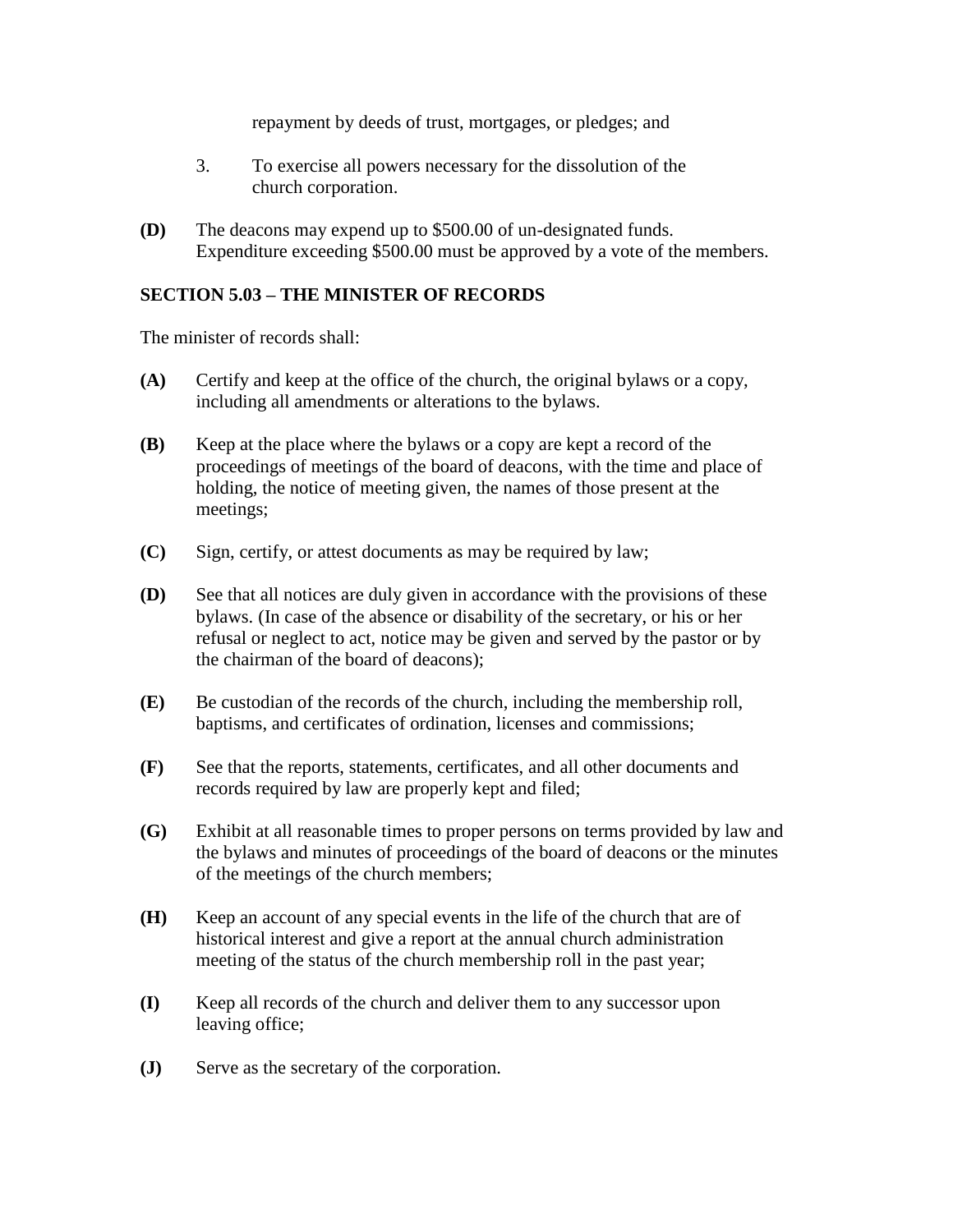## **SECTION 5.04 – THE MINISTER OF FINANCE**

The minister of finance shall:

- **(A)** Have charge and custody of, and be responsible for, all funds of the corporation, and deposit all funds in the name of the church in banks, trust companies, or other depositories as shall be selected by the pastor or the board of deacons;
- **(B)** Receive, and give receipt for all contributions, gifts, and donations to the church when requested;
- **(C)** Disburse, or cause to be disbursed, the funds of the church as may be directed by the pastor, the board of deacons, or the budget adopted by the members of the church at the annual church administration meeting, taking proper vouchers for the disbursements;
- **(D)** Keep and maintain adequate and correct accounts of the church's properties and business transactions including account of its assets, liabilities, receipts, disbursements, and capital;
- **(E)** Make all expenditures of the church (except miscellaneous petty cash disbursements) by check;
- **(F)** When and as requested, render to the pastor and the board of deacons accounts of all his transactions as minister of finance and of the financial condition of the church;
- **(G)** Present a written report of itemized disbursements at the regular quarterly church administration meetings and make a general report for the year at the annual church administration meeting.
- **(H)** Keep all church financial records at the office of the church and deliver them to any successor upon leaving office;
- **(I)** Serve as treasurer of the corporation.

## **SECTION 5.05 – ASSOCIATE PASTORS**

Under the direction and guidance of the pastor, the associate pastor(s) of the church shall assist the pastor in carrying out the ministries of the church.

## **SECTION 5.06 – DUTIES OF ALL OFFICERS**

**(A)** All officers shall prepare a written report of their work for the annual church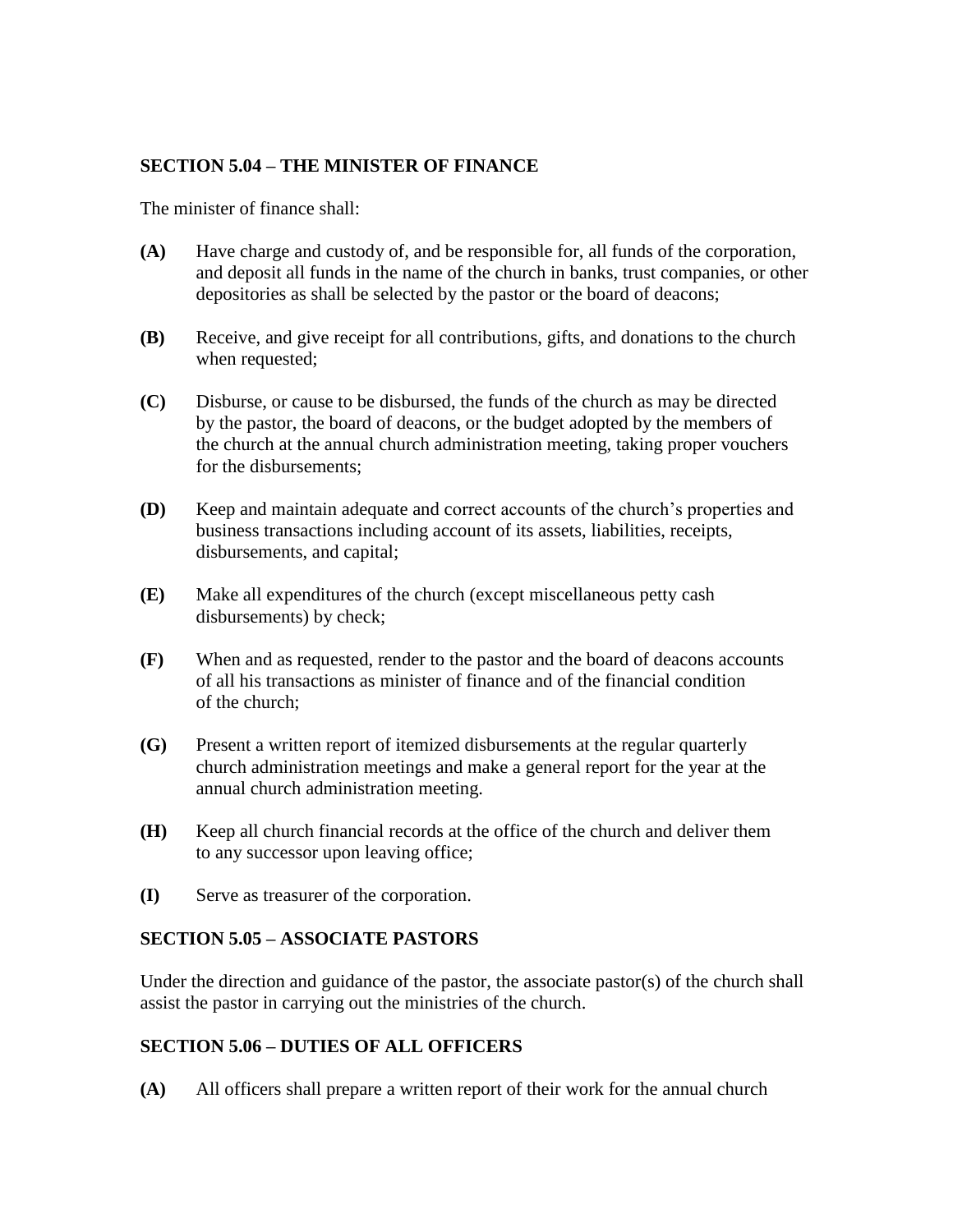administration meeting and shall surrender any records in their possession to the minister of records at the close of their term of office to be filed as a permanent record of the work of the church. All records are the property of the church and must be kept in the church office.

**(B)** Any officer who neglects his duties as outlined in the bylaws for a period of three months may be removed from his office at the discretion of the pastor, and another may be appointed by the pastor to serve the un-expired term.

#### **ARTICLE 6 – MEETINGS**

#### **SECTION 6.01 – MEETINGS FOR WORSHIP**

Unless otherwise determined by the pastor, the church shall meet each Sunday for public worship both morning and evening and at least once during the week for Bible study and prayer. Except when the pastor designates a different time, the ordinance of the Lord's supper shall be observed on the first Sunday evening of each month.

#### **SECTION 6.02 – MEETINGS FOR CHURCH ADMINISTRATION**

- **(A)** The annual church administration meeting shall be held on the last Friday in January at which time the regular church administration shall be considered. A quorum shall consist of the members present.
- **(B)** All church administration meetings shall be opened and closed with prayer for divine guidance and blessing.
- **(C)** The moderator shall determine the rule of procedure according to his sense of fairness and common sense, giving all members a reasonable opportunity to be heard on a matter. The moderator is the final authority on questions of procedure, and his decision is final and controlling. The following order shall be observed at the regular church administration meetings:
	- 1. Devotions & prayer
	- 2. Reading of minutes
	- 3. Reception of members
	- 4. Dismissal of members
	- 5. Report of officers
	- 6. Reports of standing committees
	- 7. Reports of special committees
	- 8. Unfinished matters
	- 9. Election of officers
	- 10. New matters
	- 11. Adjournment
	- 12. Benediction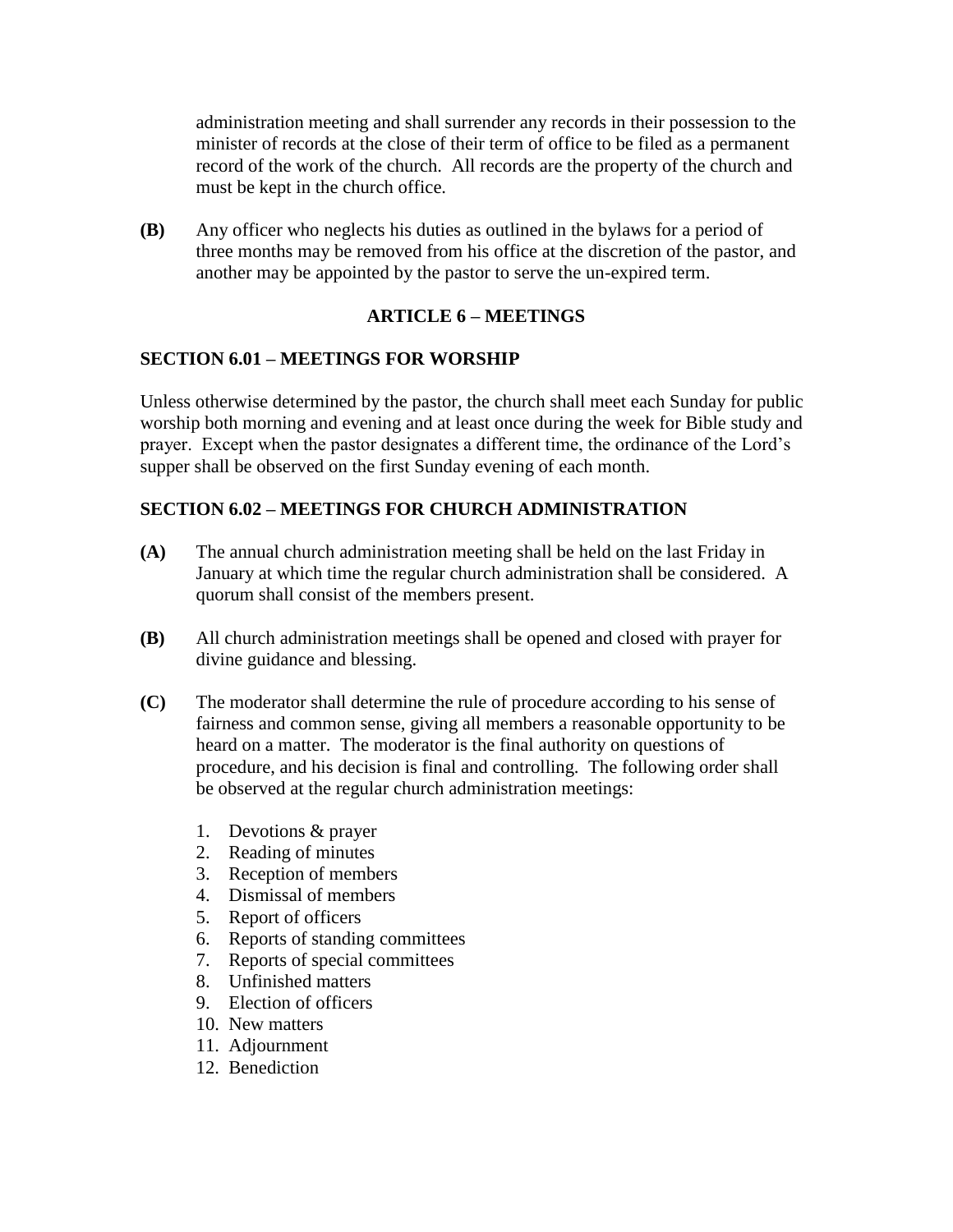**(D)** For any meeting under this article, the moderator, in his sole discretion, shall have full and unilateral authority to require nonmembers to leave the meeting room and to order the immediate removal of any member or other person present who is deemed by the moderator to be disruptive to the proceedings by act or presence. The moderator shall have full authority to order the removal of all children (ages to be determined by the moderator) if the moderator determines, in his sole discretion, that circumstances so warrant. If the moderator determines that compliance with his order of removal is unsatisfactory, the moderator may, in his sole discretion, revoke the disruptive person's right to remain on the premises in accordance with Section 3.03(C) and treat the person as a trespasser.

## **SECTION 6.03 – SPECIAL MEETINGS**

- **(A)** The pastor (or deacons if the office of pastor is vacant or the pastor is the subject of possible disciplinary action) may call a special meeting by giving notice of such a meeting and the purpose for which it is called to the church from the pulpit at least one Sunday and not less than one week prior to said meeting. A meeting for the calling of a pastor or the severance of the relationship between the church and pastor shall be called in accordance with the provision of Section 4.04(A).
- **(B)** Bible conferences, missionary conferences and revivals may be held as the pastor deems beneficial.

## **SECTION 6.04 – FISCAL YEAR**

The fiscal year of the church shall begin February  $1<sup>st</sup>$  and end January  $31<sup>st</sup>$ .

# **ARTICLE 7 – MINISTRY OF EDUCATION**

## **SECTION 7.01 – PURPOSE**

The church believes that it is to provide the members' children with an education which is based upon and consistent with Biblical teachings. The church believes that the home and church are responsible before God for providing a Christian education. To this end, the church shall engage in ministries in education in keeping with the following dictates.

# **SECTION 7.02 – CHURCH PARTICIPATION**

All educational programs or courses of instruction formulated and offered by the church shall be primarily for the benefit of the members of the church; however, the pastor may permit non-church members to participate in church educational programs or courses of instruction if he deems it in the best interest of the church.

## **SECTION 7.03 -- STAFF MEMBERSHIP**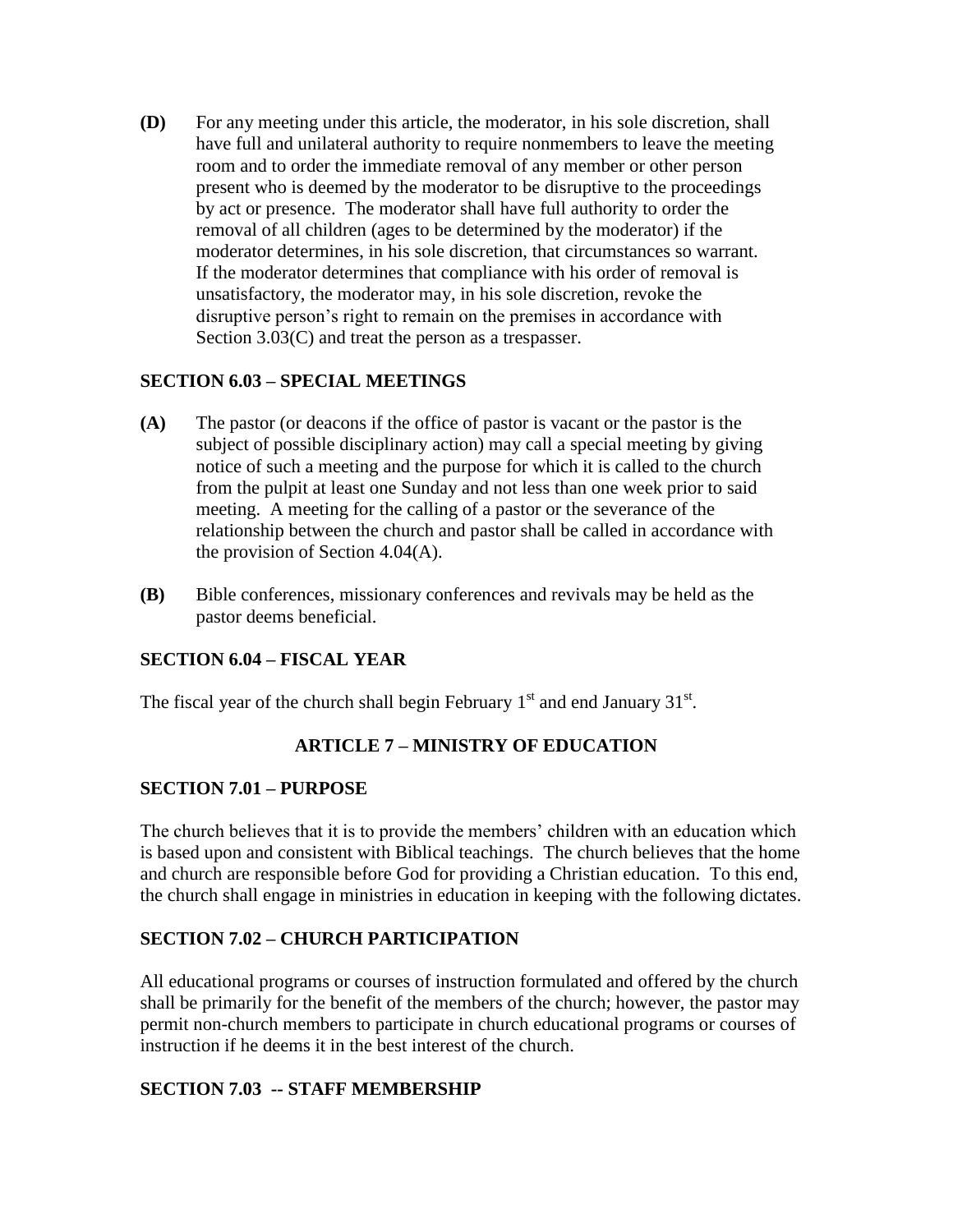All instructors, teachers, and administrators shall be members of this church. This provision shall not apply to visiting missionaries, evangelists, or preachers engaged for the purpose of delivering sermons, conducting revivals, or other special meetings on a temporary basis.

## **SECTION 7.04 – STATEMENT OF FAITH ACCORD**

All educational programs or courses of instruction shall be taught and presented in full accord with the Statement of Faith of the church. The church shall not hire, appoint, or retain any employee or volunteer for its educational programs who fails to adhere to or expresses disagreement with the Statement of Faith.

## **SECTION 7.05 – UNITY**

All educational programs or courses of instruction shall be conducted as an integral and inseparable ministry of the church.

## **SECTION 7.06 – TEACHING**

All educational programs or courses of instruction shall be conducted consistent with the teaching of the inerrant Word of God. Any assertion or belief which conflicts with or questions a Bible truth is a pagan deception and distortion of the truth which will be disclaimed as false. It is the responsibility of every instructor or teacher to present the inerrant Word of God as the sole infallible source of knowledge and wisdom.

## **SECTION 7.07 – CHRISTIAN WALK**

All administrators, instructors, and teachers shall continue or adopt a lifestyle consistent with the precepts which they teach, whether in or out of the classroom.

# **ARTICLE 8 – ORDINATION**

## **SECTION 8.01 – ORDINATION QUALIFICATIONS**

Any member of this church who gives evidence of a genuine call of God, into the work of the ministry and possesses the qualifications stated in 1 Timothy 3:1-7 and Titus 1:6-9, may be ordained as a minister of the Gospel.

## **SECTION 8.02 – ORDINATIOIN PROCEDURE**

**(A)** Upon a conference with the pastor and after the pastor has approved the candidate for ordination, the pastor shall call a council to examine and pass on qualification of the candidate. The ordination council shall consist of ordained ministers of like faith invited to participate in the examination of the candidate.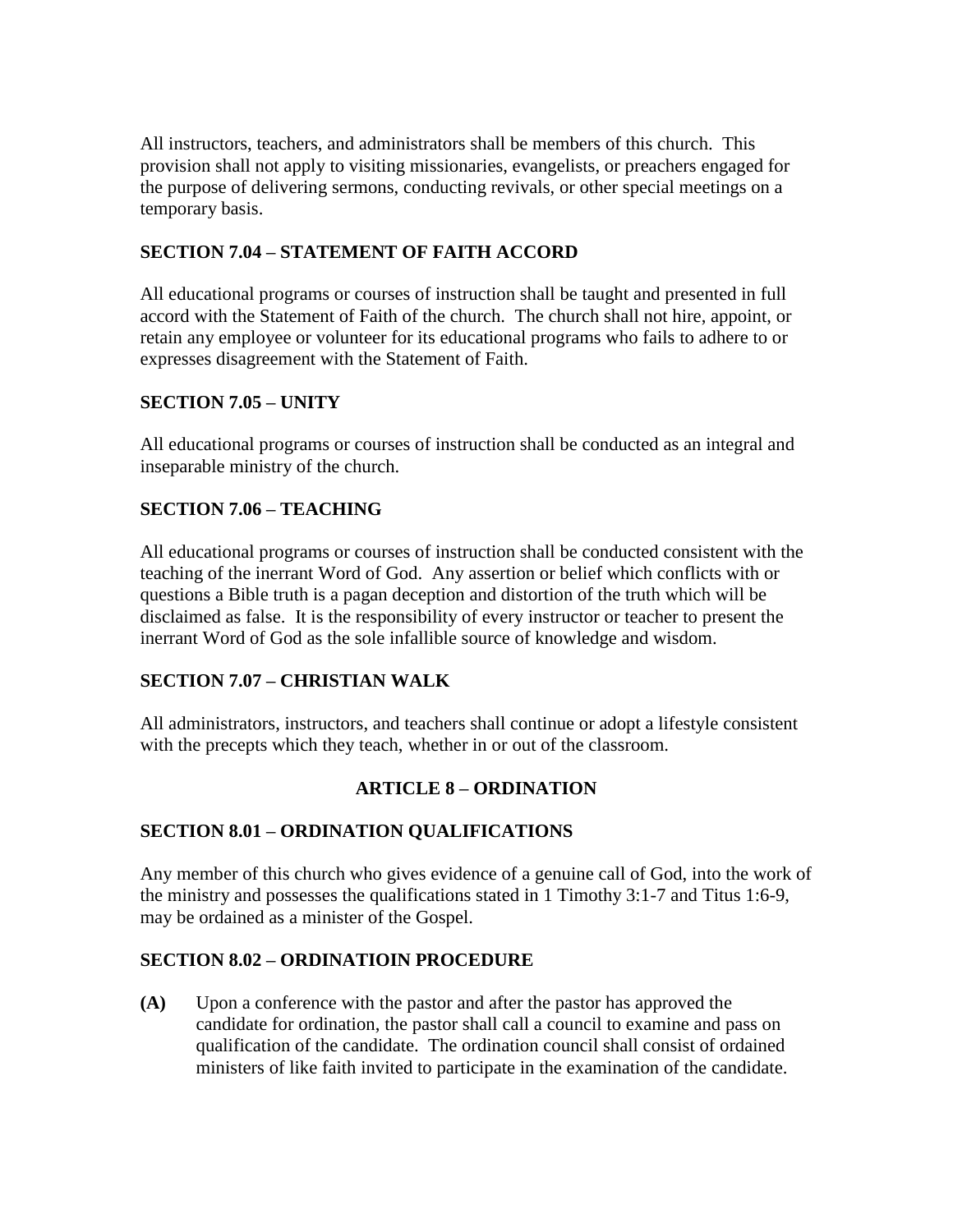- **(B)** If the candidate is found worthy of ordination by the council, the ordination council may ordain the candidate on behalf of the church.
- **(C)** The pastor and the chairman of the deacons shall arrange for the ordination service.

## **ARTICLE 9 – INDEMNIFICATION**

#### **SECTION 9.01 – ACTIONS SUBJECT TO INDEMNIFICATION**

The church may indemnify any person who was or is a party or is threatened to be made a party to any threatened, pending or completed action, suit, or proceeding, whether civil, criminal, administrative, or investigative, including all appeals (other than an action by or in the right of the church) by reason of the fact that the person is or was a pastor, deacon, officer, employee, or agent of the church, against expenses, including attorneys' fees, judgments, fines, and amounts paid in settlement actually and reasonably incurred by him in connection with the action, sit, or proceeding; and if that person acted in good faith and in a manner he reasonably believed to be in or not opposed to the best interests of the church and, with respect to any criminal action or proceeding, had no reasonable cause to believe his conduct was unlawful.

The termination of any action, suit, or proceeding by judgment, order, settlement, conviction, or on a plea of *solo contendere* or its equivalent, shall not, of itself, create a resumption that the person did not act in good faith and in a manner that he reasonably believed to be in or not opposed to the best interests of the church and, with respect to any criminal action or proceeding, had no reasonable cause to believe that his or her conduct was unlawful.

## **SECTION 9.02 – EXPENSES SUBJECT TO INDEMNIFICATION**

To the extent that a pastor, deacon, officer, employee, or agent has been successful on the merits or otherwise in defense of any action, suit, or proceeding referred to in this Article, or in defense of any claim, issue or matter in that action, suit or proceeding, he or she may be indemnified against expenses, including attorneys' fees, actually and reasonably incurred by him or her in connection with the action, suit, or proceeding.

## **SECTION 9.03 – LIMITATIONS OF INDEMNIFICATION**

Any indemnification made under this Article, may be made by the church only as authorized in the specific case on determination that indemnification of the pastor, deacon, officer, employee, or agent is proper in the circumstances because he has met the applicable standard of conduct set forth in Section 1 of this Article. The determination shall be made (a) by a majority vote of a quorum consisting of the pastor and deacons who were not and are not parties to or threatened with the action, suit, or proceeding; (b) if the described quorum is not obtainable or if a majority vote of a quorum of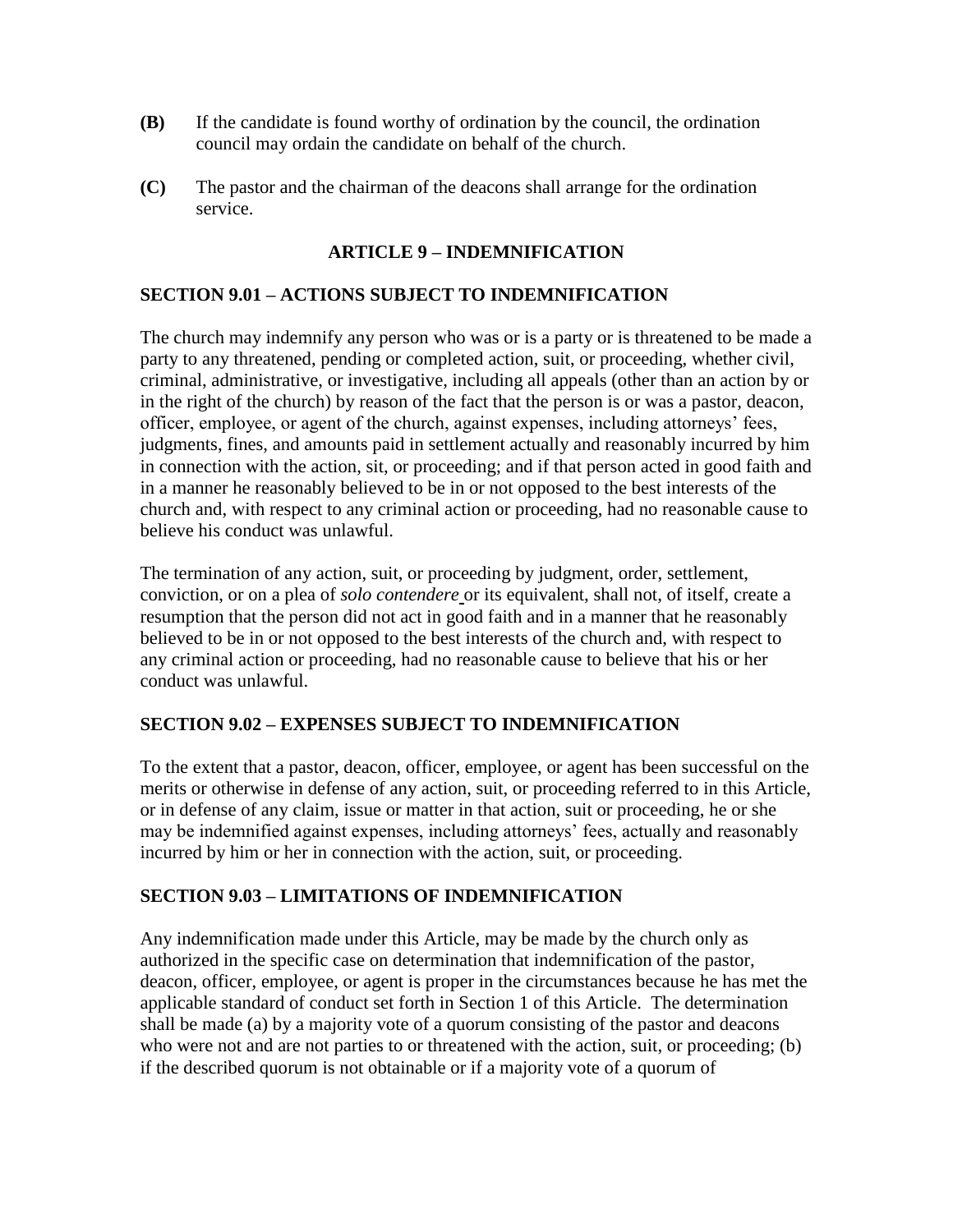disinterested deacons so directs, by independent legal counsel in a written opinion; or (c) by a majority vote of the members of the church.

## **SECTION 9.04 – TIMING OF INDEMNIFICATION**

Expenses of each person seeking indemnification under this Article, may be paid by the church as they are incurred, in advance of the final disposition of the action, suit, or proceeding, as authorized by the board of deacons in the specific case, on receipt of an undertaking by or on behalf of the pastor, deacon, officer, employee, or agent to repay the amount if it is ultimately determined that he or she is not qualified to be indemnified by the church.

# **SECTION 9.05 – EXTENT OF INDEMNIFICATION**

The indemnification provided by this Article shall be deemed to be discretionary unless otherwise required as a matter of law or under any agreement or provided by insurance purchased by the church, both as to action of each person seeking indemnification under this Article in his official capacity and as to action in another capacity while holding that office, and may continue as to a person who has ceased to be a pastor, deacon, officer, employee, or agent and may inure to the benefit of the heirs, executors, and administrators of that person.

## **SECTION 9.06 – INSURANCE**

The church may purchase and maintain insurance on behalf of any person who is or was a pastor, deacon, officer, employee, or agent of the church against any liability asserted against him and incurred by him in that capacity, or arising out of his status in that capacity, whether or not the church would have the power to indemnify him against liability under the provisions of this Article.

## **ARTICLE 10 – COMMITTEES**

## **SECTION 10.01 – STANDING COMMITTEES**

The pastor (or the board of deacons if the office of pastor is vacant) shall appoint standing committees and designate a chairperson for each standing committee and, except when otherwise specifically provided in these bylaws, shall determine the membership of each standing committee. In addition to the discipline committee, the pastor may appoint other standing committees as he deems appropriate.

## **SECTION 10.02 – SPECIAL COMMITTEES**

the board of deacons, in its discretion, may create special committees to provide the board with advice and information regarding matters submitted to the committee by the board for consideration. The committee shall have no authority to act on behalf of the corporation. The members of the committee shall be chosen by a majority vote of the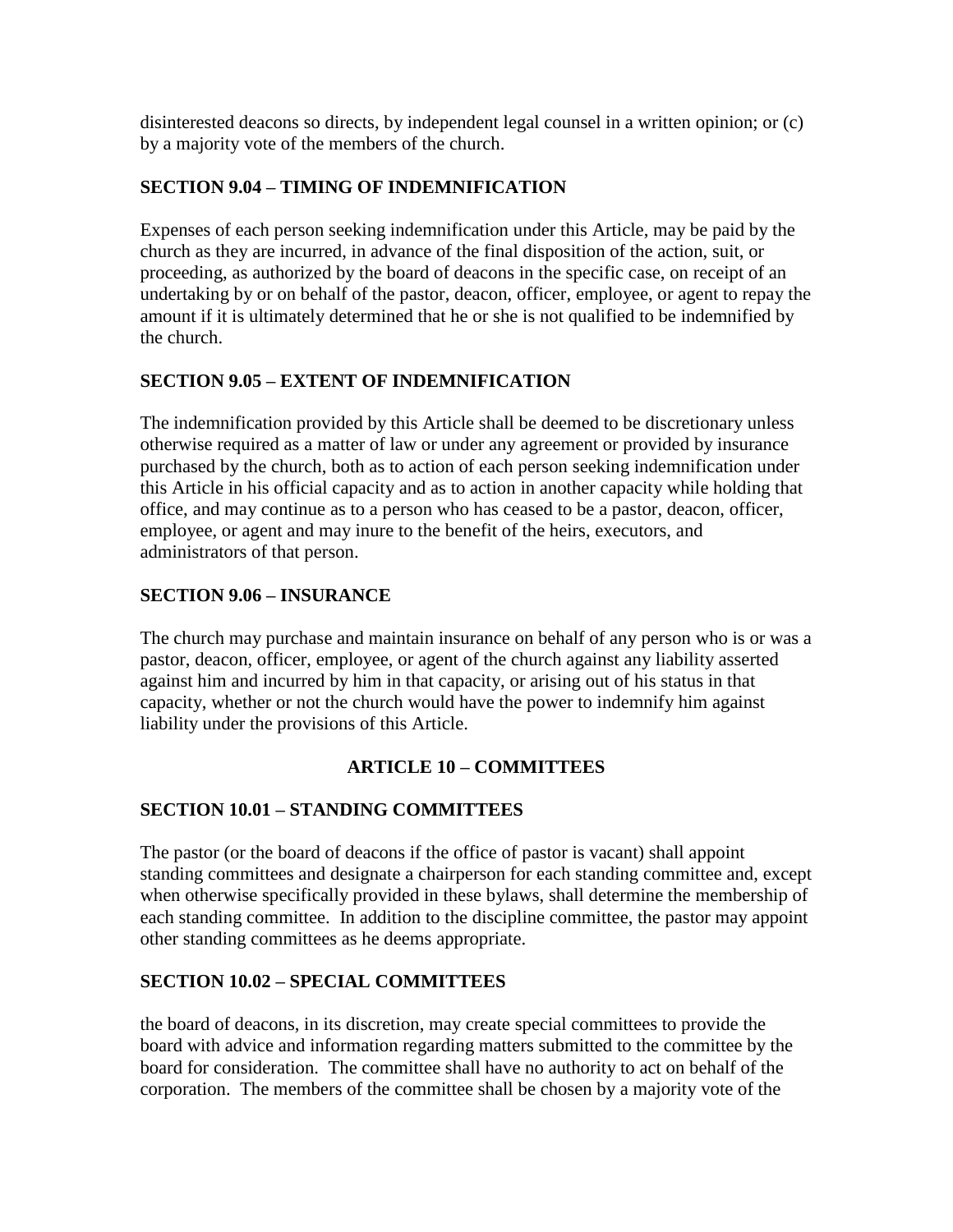board of deacons and shall serve solely at the pleasure of the board of deacons. The special committee shall be subject to the control and direction of the board of deacons at all times.

# **ARTICLE 12 – BINDING ARBITRATION**

## **SECTION 12.01 – SUBMISSION TO ARBITRATION**

Believing the lawsuits between believers are prohibited by Scripture, all members of this church agree to submit to binding arbitration any matters which cannot otherwise be resolved, and expressly waive any and all rights in law and equity to bringing any civil disagreement before a court of law, except that judgment upon the award rendered by the arbitrator may be entered in any court having jurisdiction thereof.

## **SECTION 12.02 – NOTICE OF ARBITRATION**

In the event of any dispute, claim, question, or disagreement arising out of or relating to these bylaws or any other church matter, the arties shall use their best efforts to settle such disputes, claims, questions, or disagreement as befits Christians. To this effect, they shall consult and negotiate with each other in good faith and, recognizing their mutual interests not to disgrace the name of Christ, seek to reach a just and equitable solution. If they do not reach such solution within a period of sixty (60) days, then upon notice by either party to the other, disputes, claims, questions, or differences shall be finally settled by arbitration as described in section 12.01, above, and such Procedures for Arbitration as are adopted pursuant to Section 12.04, below.

#### **SECTION 12.03 – LIMITATIONS ON ARBIYRATION DECISIONS**

- **(A)** Should any dispute involve matters of church discipline, the arbitrators shall be limited to determining whether the procedures for church discipline as outlined under Section 3.04 were followed.
- **(B)** Should any dispute involve the removal from office the pastor or any church officer, the arbitrators shall be limited to determining whether the procedures set forth in Section 3.04 were followed.

#### **SECTION 12.04 – ARBITRATION PROCEDURES**

The Procedures for Arbitration shall be as adopted by the pastor and the board of deacons.

## **ARTICLE 13 – AMENDMENTS**

These bylaws may be revised or amended by a majority vote of the members present and voting at any regular church administration meeting, provided that said revision or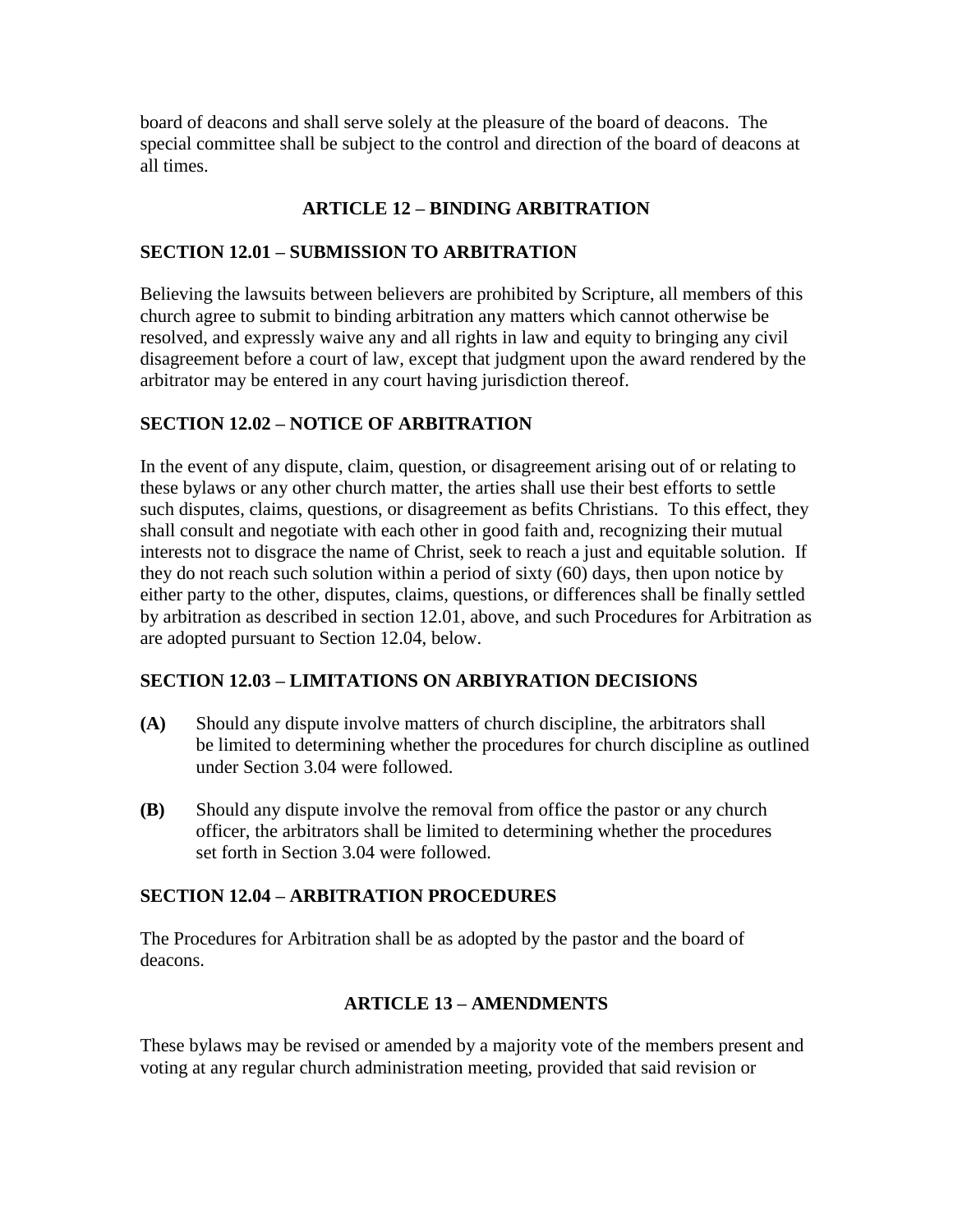amendment has been submitted in writing and announced from the pulpit fourteen (14) days before the vote is taken.

## **ADOPTION**

These bylaws were adopted by a two-thirds majority vote of the members present and voting at a duly called meeting of the church in which a quorum was present.

These bylaws supersede any other bylaws of the Open Bible Church or New Life Fellowship Baptist Church.

Date: May, 2005 Minister of Records